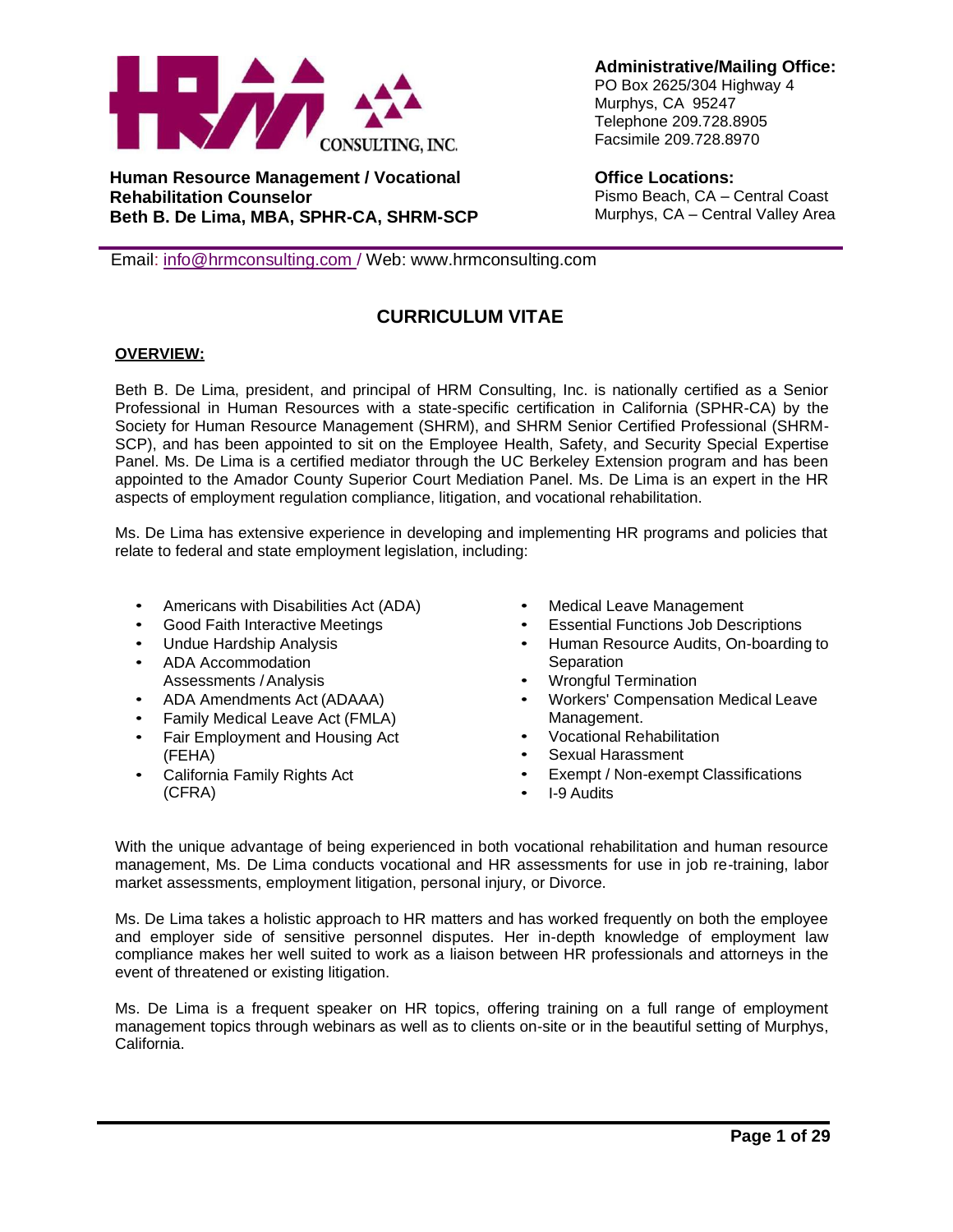## **PROFESSIONAL EXPERIENCE:**

**HRM Consulting, Inc.** Founder and Principal Murphys, California 1993 to Present [bdelima@hrmconsulting.ocm](mailto:bdelima@hrmconsulting.ocm) [www.hrmconsulting.com](http://www.hrmconsulting.com/)

Beth B. De Lima founded HRM Consulting, Inc., a California-based human resource-consultingfirm, in 1993. She has been assisting corporate, non-profit, and governmental clients with HR policy development and implementation since 1992. Ms. De Lima serves clients at many levels, including the state of California and the Federal government, as well as both private and not-for-profit organizations. These organizations range in size from employers with many thousands of employees, to small business owners who rely on Ms. De Lima to help manage their HR challenges on an outsourced basis.

Ms. De Lima is an expert in HR areas relating to medical leave management and physical accommodation in the workplace. She has worked closely with clients to establish and maintain compliance with federal and state employment legislation, including the Americans with Disabilities Act (ADA) and the Family Medical Leave Act (FMLA). Services include Return to Work (RTW) programs, modified/alternative work assessments as well as the development of essential function job analyses. This specialized knowledge allows Ms. De Lima to help organizations reduce potential liability due to employment litigation.

Ms. De Lima has special interests in the impact of computer ergonomics in the workplace, workflow processes, as well as organizational communications. She regularly applies this knowledge as a Business Analyst for corporate clients by developing procedural guidelines, verifying job descriptions, and implementing performance management systems.

Ms. De Lima is highly skilled and experienced in a broad range of employment matters within the area of human resource policy, such as:

- Management Training
- Employee Policy Handbook Development/Modification
- Organizational Development
- Employee Life Cycle Management (including hiring and termination procedures)
- Performance Management Systems
- Sexual Harassment Training
- **Essential Function Job Descriptions**

Ms. De Lima also applies her expertise to full vocational rehabilitation services including vocational assessments; testing, evaluation, job analysis, and return to work plan development. Ms. De Lima is an experienced Qualified Rehabilitation Representative (QRR) and served as a Federal Government Certified Ticket-to-Work provider from 1993 to 2011. She continues to assist employers, employees, and individuals with modified/alternative work assessments and return to work services.

## **Amador and Calaveras County Superior Court Civil Mediation Panel**

April 2008 to 2018

## **Various Government Agencies**

Social Security Administration / Ticket to Work / Railroad Retirement Board 1993 to 2011

As an experienced Vocational Expert for both Social Security and Railroad Retirement Disability claims, Ms. De Lima participated in cases involving "ability to work" issues. She was also certified by the Federal Government to provide Social Security Disability Ticket to Work Services.

## **Crawford and Company Healthcare Management**

Vocational Consultant II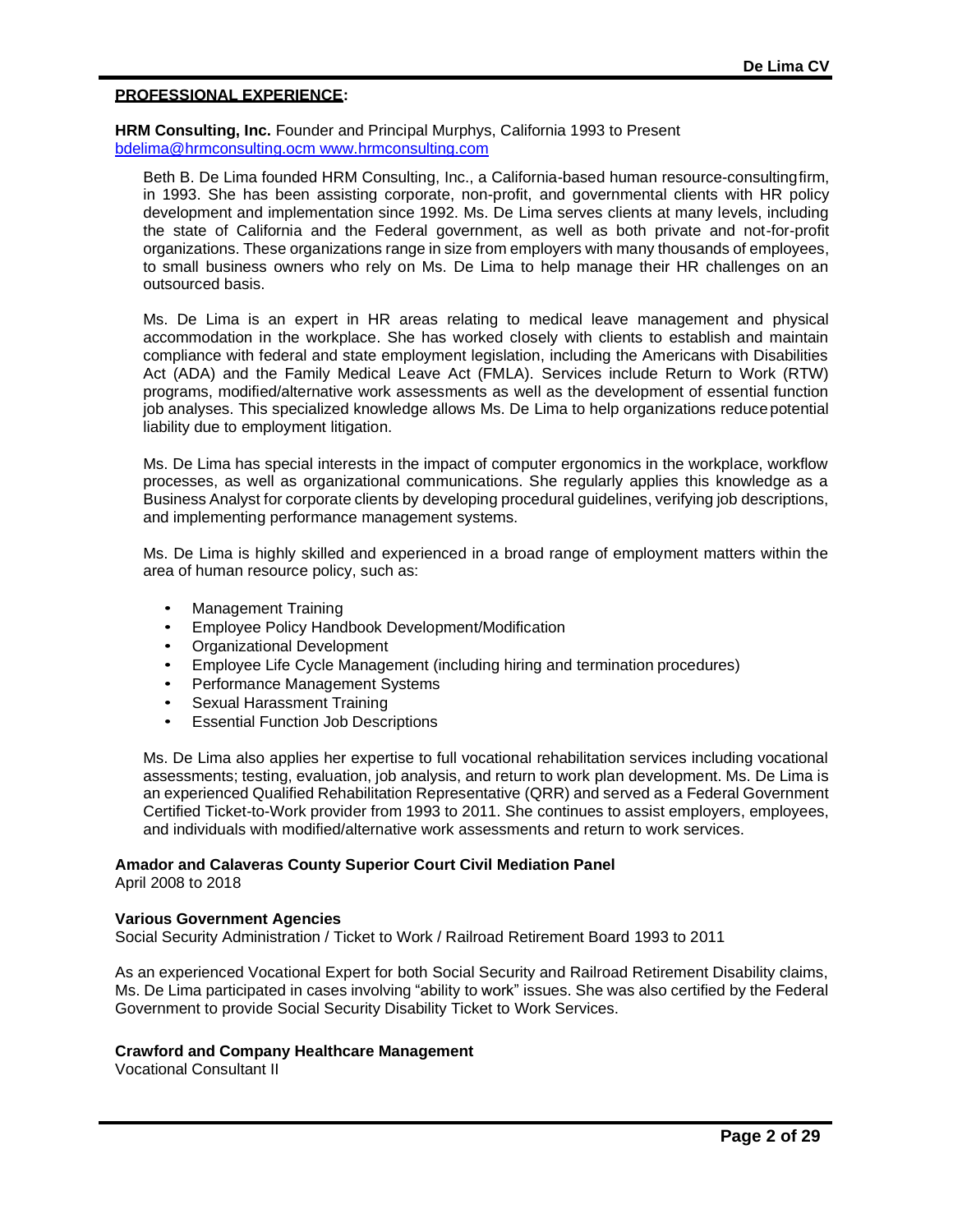December 1, 1992 to October 8, 1993

Through Crawford and Company Healthcare Management, Ms. De Lima provided comprehensive vocational rehabilitation return to work services to injured workers. These services included transferable skills assessment, skill and abilities testing, accommodation analysis, and return to work services. She was responsible for the development and implementation of proactive placement services including an English/Spanish Job Club. Through her hard work and dedication, Ms. De Lima increased placement statistics from 30% to 90% in the Central Sierra region during a period of 18.5% unemployment.

#### **First Nationwide Bank**

Systems Analyst, January 1992 to August 1992 Sacramento, California

#### **TEACHING EXPERIENCE:**

Ms. De Lima worked as an adjunct instructor teaching Business Essentials at Columbia College in Sonora, California, January 1, 2001 to June 30, 2001 and Modesto Junior College, April 2005 to November 2005. Ms. De Lima continues to conduct short course seminars and webinars and has developed cloud-based training programs for both national and CA state-specific ADA and FMLA compliance strategies.

Other teaching experience includes:

- Sacramento State University, Teaching Assistant, Spring/Fall1991
- University of Arizona, Teaching Assistant, Fall 1989 to Spring1990

#### **EDUCATION:**

**Master of Business Administration (MBA), 1992** Organization Behavior & Human Resource Computer Technology Integration Emphasis California State University, Sacramento

**Masters Work in Organizational Communication, 1989 Bachelor of Science, 1988** Family & Consumer Resources University of Arizona, Tucson, AZ

## **CERTIFICATIONS:**

- SHRM Senior Certified Professional (SHRM-SCP), March 2015
- Senior Professional in Human Resources with a state-specific certification in California (SPHR-CA), granted by the Human Resource Certification Institute (HRCI), June2010
- Mediation and Conflict Resolution Certification, granted by University of California, Berkeley, Extension Program, November 2007
- Skill Path Seminars Certified National Trainer, Labor Law Compliance, FMLA, February 2005 to2007
- Senior Professional in Human Resources (SPHR), granted by the Human Resource Certification Institute (HRCI), September 2002
- Professional in Human Resources (PHR), granted by the Human Resource Certification Institute (HRCI), June 1996
- Experienced as a vocational expert with the Office of Hearing and Appeals, Social Security Administration, certified as a Ticket to Work provider, to 2011

## **PROFESSIONAL AFFILIATIONS:**

Ms. De Lima is a member (past or present) of the following organizations:

- Society for Human Resource Management (SHRM), Senior Professional Member
- Selected to serve on the International Society for Human Resources (SHRM) Special Expertise, Employment Health, Safety & Security panel, 2006 to 2010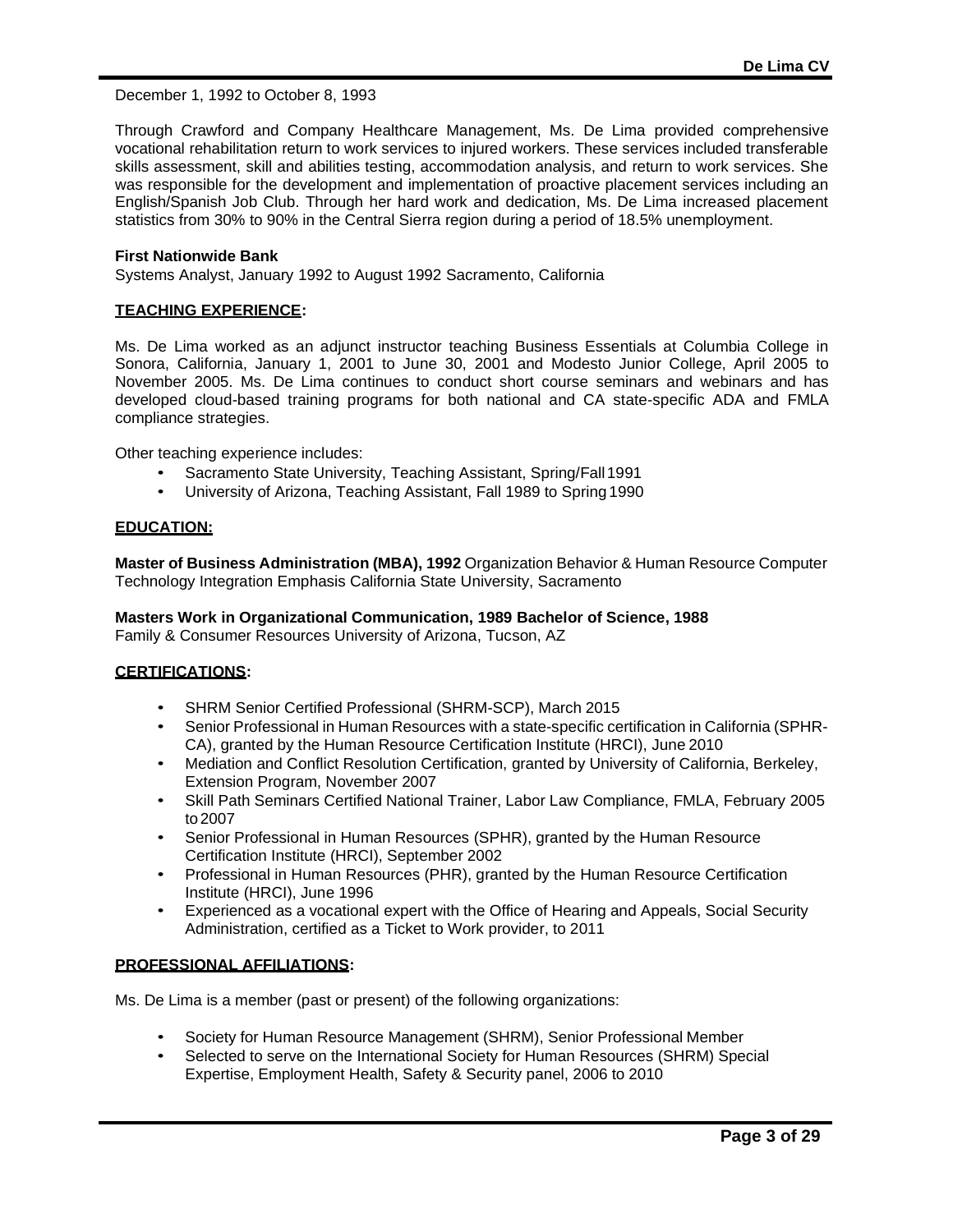- California Association of Rehabilitation & Reemployment Professionals (CARRP)
- National Association of Rehabilitation Professionals in the Private Sector (NARPPS)

#### **COMMUNITY PARTICIPATION:**

Ms. De Lima is or has previously been active in the following civic and educational groups:

- Calaveras and Tuolumne County business networks
- Rotary International
- Prior Board Member, Tuolumne/Calaveras Association for the Handicapped
- Alpha Sigma National Honor Society
- American Association of University Women

## **MEDIA:**

- "Do Your Employee Performace Evalations Need an Overhaul" HRCI Media Article, 04 Dec 2020, https://www.hrci.org/community/blogs-and-announcements/hr-leads-business-blog/hrleads-business/2020/12/04/do-your-employee-performance-evaluations-need-an-overhaul
- "Covid-19 Safety Talk" HR Happy Hour Podcast: 16 November 2020
- "San Jose State University did not discipline an instructor who admitted to crossing the line with a female student in hisoffice". NBC - Bay Area Investigative Unit Interview, 10 May 2013
- "Five Ways Medical Practices Can Better Manage Workplace Conflict". Physicians Practice Journal. Interview: Nov 2013. [<http:www.physicianspractice.com/blog/five-ways-medical](http://www.physicianspractice.com/blog/five-ways-medical-practices-can-)[practices-can-](http://www.physicianspractice.com/blog/five-ways-medical-practices-can-) better-manage-workplace-conflict>.
- "Depressed Is ADA Intermittent Leave a Reasonable Accommodation?". LinkedIn Pulse Internet publication. 7 Apr 2014. <https:/[/www.linkedin.com/pulse/20140407201511-](http://www.linkedin.com/pulse/20140407201511-36924968-depressed-is-) [36924968-depressed-is-](http://www.linkedin.com/pulse/20140407201511-36924968-depressed-is-) ada-intermittent-leave-a-reasonableaccommodation?midToken=AQGGGJs2EGe0tw&trk=eml-pad-b- art-0&fromEmail=fromEmail&ut=3nIQzFTbFfamI1>
- "SgYB# 025: HR Expert, Beth De Lima, Shares How to Avoid Crucial HR Mistakes and Reduce Litigation". Safeguarding Your Business - Podcast #025 with Ernie Bryan. 18 Mar 2015. [<http://www.safeguardingyourbusiness.com/bethdelima>](http://www.safeguardingyourbusiness.com/bethdelima)

# **PRESENTATIONS:**

Ms. De Lima is a frequent public speaker on a range of HR topics. Listed below are highlights of her many public presentations, with some topics presented in multiple venues. Ms. De Lima continues to provide management training on a national basis.

"ADA Analysis & the role of Vocational Evaluators"

• National Rehabilitation Counseling Association, 10/15-17/2021

"The Vocational Consultant's Role in ADA/Workers' Compensation: Accommodations & Returning Employees to Work."

- American Board of Vocational Experts 3/24/2022
- American Board of Vocational Experts 3/19/2021

"CFRA 2021 Impacts on FEHA/ADA, Work Comp, Pregnancy and Medical Leaves: Red Flags for Small and Large Employers"

- Central Valley Human Resource Management Association 3/3/2021
- Bay Area Human Resources Connections 2/17/2021
- Northern California SHRM 2/17/2021
- Calaveras Chamber of Commerce 1/18/2021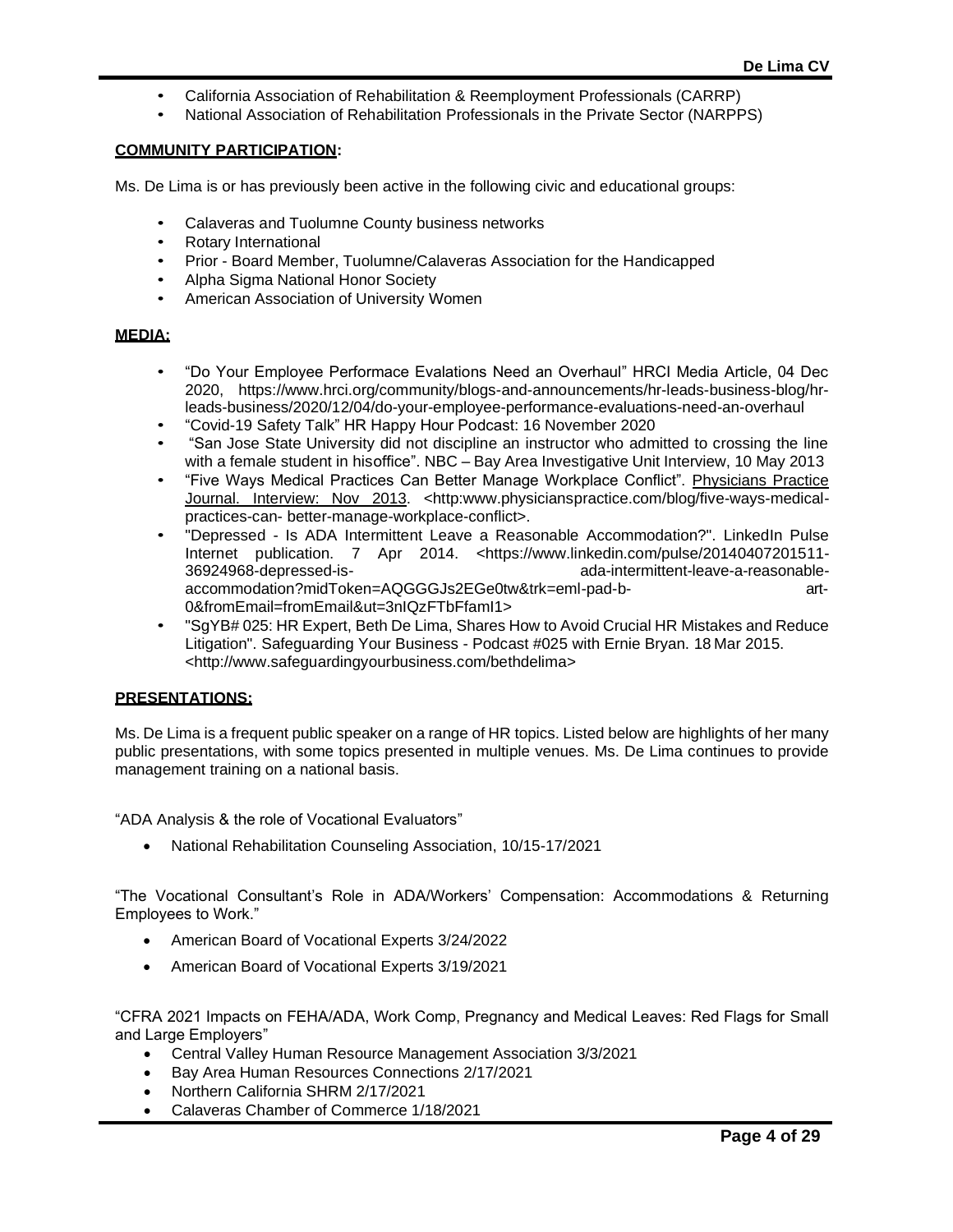"How to Avoid the Five (10)Deadly Sins of Handling HR COVID-19 Family First FMLA/Sick Leave"

- MEGA SHRM, Live Stream, 09.20.20
- NCSHRM 2019
- Live Stream, CA 5/07/2020

"In-The-Trenches: The Ultimate Guide to California PDL, FMLA/CFRA, ADA/FEHA, PFL, SDI, and Workers' Compensation and Handling Performance Management and Harassment, Discrimination and Retaliation Challenges"

- Live Stream 3/30-4/1/2022
- Live Stream 10/20-22/2021
- Live Stream 3/3-5/2021
- Live Stream 12/9-11/2020
- Live Stream, 09/16-17/2020
- Live Stream, 05/14-15/2020
- Live Stream, 03/26-27/2020

"How To Manage Medical Leaves And Accommodations Consistently And Confidently Without Worrying About Getting Sued"

- Oakland, CA 11/21-11/22/2019
- San Jose, CA 11/07-11/08/2019
- San Diego, CA 10/24-10/25/2019
- Modesto, CA 10/17-10/18/2019

"HR COVID-19 Family First FMLA and Sick Leave Q&A"

- Live Stream, 12/22/2020
- Live Stream, 11/24/2020
- Live Stream, 10/27/2020
- Live Stream, 09/29/2020
- Live Stream, 08/25/2020
- Live Stream, 07/28/2020
- Live Stream, 06/30/2020
- Live Stream, 05/28/2020
- Live Stream, 04/30/2020
- Live Stream, 03/31/2020

"CalGovHR Conference & Expo Ten Deadly Sins of Managing Medical Leave and Accommodations"

• Sonoma Valley 3/11-13 2020

"HR Best Practices and Practical guidelines for Dealing with Psychiatric Disabilities at Work: Navigating the ADA"

• Columbus Community College Mental Disability Conference, Columbus, Ohio, 05/18/18

"When FMLA ends and ADA begins. The FMLA/ADA Crossover: Coordination, Management, and Compliance Strategies"

- Inland Empire IPMA, Annual Conference, Pre-Conference Workshop 6/2019
- CC SHRM, Fresno, CA, 2 hour Special Evening Sponsored Workshop 6/13/19
- CC IPMA, Merced, Annual Conference, 4/17/19
- Western Regional IPMA-HR Conference, Sacramento, CA 04/26/2018
- Central Valley Human Resources Management Association, Modesto, CA 06/20/18
- Northern CA SHRM, San Francisco, Woodside, and Concord, CA 09/05-06/18

"Roadmap to California Medical Leaves: Your Ultimate Guide to PDL, FMLA, FEHA, SDI, CFRA, PFL, ADA and Workers' Compensation with a Bonus on Handling Performance Management Challenges"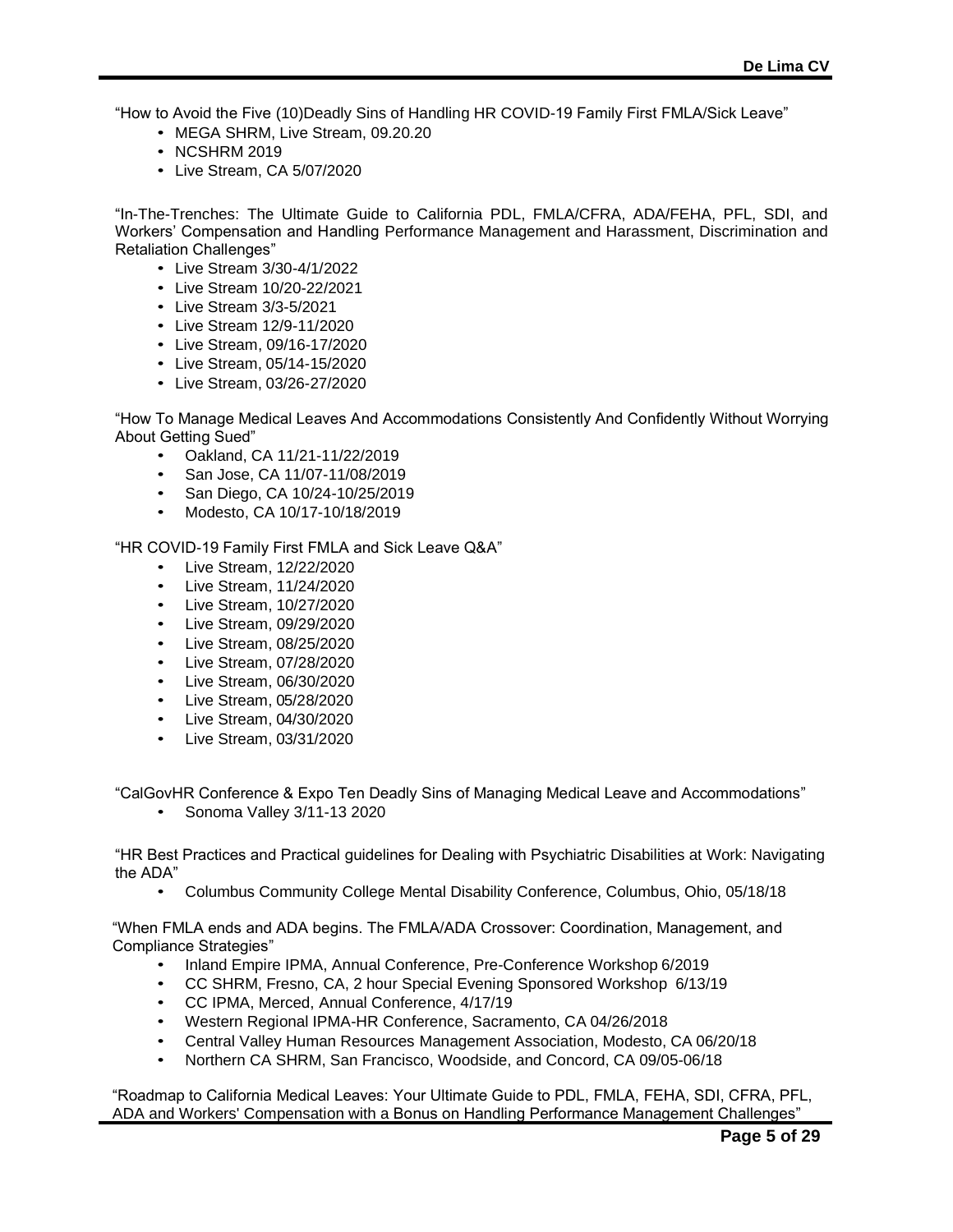- LMS Five Workshops Throughout Northern and Southern CA, 2019
- LMS Six Workshops Throughout Northern and Southern CA,2018
- LMS Six Workshops Throughout Northern and Southern CA,2017
- Compliance Online, Throughout Northern and Southern CA, 2017
- Compliance Online, San Jose, CA, 3/5/13, 3/6/13, 2/26/15, 2/27/15
- Compliance Online, Los Angeles, CA, 8/22/13, 8/23/13, 4/3/14, 4/4/14, 1/29/15, 1/30/15, 1/20/16, 1/21/16. 01/26/17, 01/27/17
- Compliance Online, San Francisco, CA, 11/14/13 and 11/15/13
- Compliance Online, San Francisco, CA, 1/23/14, 1/24/14, 12/4/14, 12/5/14
- Compliance Online, San Diego, CA, 2/27/14, 2/28/14, 3/26/15, 3/17/15, 06/22/17,06/23/17
- Compliance Online, Anaheim, CA, 7/17/14, 7/18/14, 10/15/15, 10/16/15, 10/19/17,10/20/17
- Compliance Online, Oakland, CA, 9/11/14 and 9/12/14
- Compliance Online, Sacramento, CA, 10/23/14, 10/24/14,8/27/15, 8/28/15
- Comply Stream, Webinar, 09/30/15
- Compliance World, Webinar, 11/10/15, 12/08/15

"The Integration of CFRA/FMLA/PDL/ADA/FEHA and Workers' Compensation"

- International Public Management Association for Human Resources(IPMA) -Merced County 08/19/15
- Compliance World, Webinar, 08/25/15, 09/02/15
- Human Capital Infinity Group Atty / HR Consulting Professionals, Walnut Creek, CA., 01/22/19

"When FMLA Ends and ADA Begins. The FMLA/ADA Crossover: Coordination, Management, and Compliance Strategies"

- In-House Webinar via Compliance Online, 9/25/12, 1/22/13, 5/10/13, 8/28/14
- Compliance World, Webinar, 09/23/15, 10/20/15 02/03/16

"Sexual Harassment Prevention Training"

• Berkeley California, Cal Alumni Association, Pinecrest, CA, 6/15/12, 6/14/13, 6/12/14,6/19/15

"Navigating CA FMLA/CFRA/ADA/FEHA/PDL and Workers' Compensation"

• In-House Webinar via HR.com, Panelist 6/10/14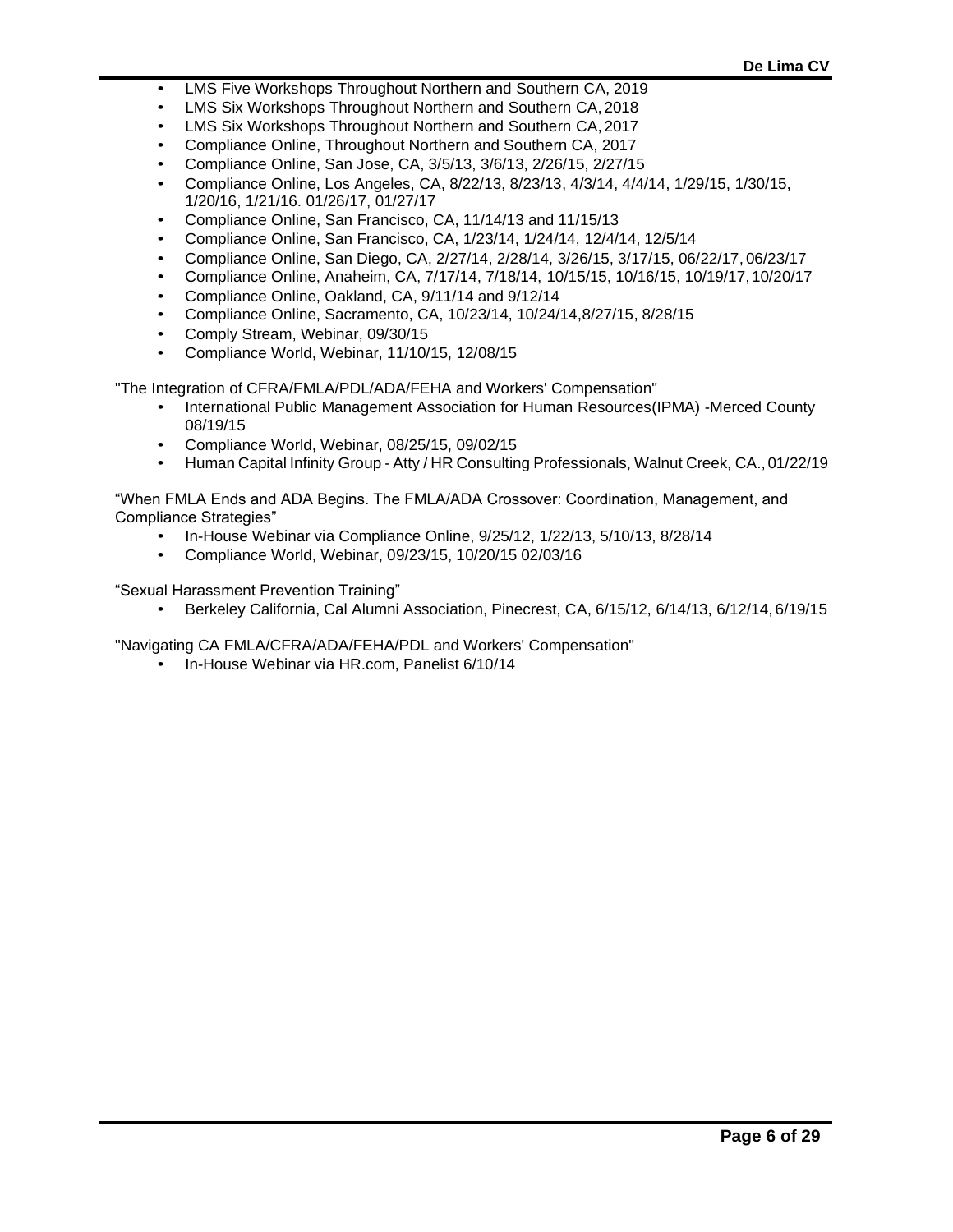"Roadmap of California Medical Leaves: Ultimate Guide to PDL, FMLA, FEHA, SDI, CFRA, PFL, ADA and Workers Compensation"

- In-House Webinar via Compliance Online, 12/11/12, 4/26/13, 3/21/14
- Human Resource Excellence through Involvement & Innovation, CCSHRM, Fresno, CA 08/04/15
- Comply Steam, 09/30/15, 11/12/15, 11/25/15, 1/20/16

"Sexual Harassment, Board of Directors and Managers, Non-sexual Harassment and Conflict Management Training"

• Tuolumne Utilities District, Sonora, CA, 10/22/13,10/23/13

"Stop Medical Leaves from Snow-Balling"

• In-House Webinar via Compliance Online, 10/24/12

"Performance Management Training"

• Performing Animal Welfare Society (PAWS), San Andreas, CA, 5/9/12

"New HR Rules"

- Business Services Summit, Sonora, CA, 5/1/12
- "FMLA/ADA Crossover Webinar: Compliance Strategies Every HR Manager Should Know"
	- In-House Webinar via Compliance Online 3/6/2012

"New Human Resource Employment Law Regulations for 2012"

- Tuolumne Chamber of Commerce Quarterly Membership Meeting, 1/27/12
- "BASIC FMLA/ADA Coordination Webinar Discussion on Reduced Work Week/Intermittent Restrictions"
	- In-House Webinar via GoToWebinar, 12/15/11

"What You Need to Know About California Leave Law – 2011"

• Lorman Education Services, Live Audio Conference, 4/18/11

"Performance Management Training"

• Amador-Tuolumne Community Action Agency, Jackson, CA, 2/11/11

"Conflict and Performance Management Training"

• Sierra Senior Providers, Sonora, CA 11/09/10

"FEHA Discrimination & Sexual Harassment in the Workplace"

• Sierra Nevada Alliance, South Lake Tahoe, CA, 10/18/10

"Avoiding the Downsides of Social Media"

• Business Services Summit, Sonora, CA, 5/5/10

"Controlling Medical Absences / FMLA - ADAAA, 09 Updates CFRA Impact"

• Central Valley Human Resource Management Association, Modesto, CA, 11/13/09

"Preparing Today for New Changes to ADA and FEHA Requirements"

- Personnel Testing Council of Northern California, Sacramento, CA, 9/10/09
- "Policies and Procedures: Establishing Employer / Employee Expectations"
	- Business Services Summit, Sonora, CA, 5/6/09

"FMLA Medical Certification Do's and Do Not's"

• CCM, Center for Competitive Management, Live Audio Conference Workshop, National,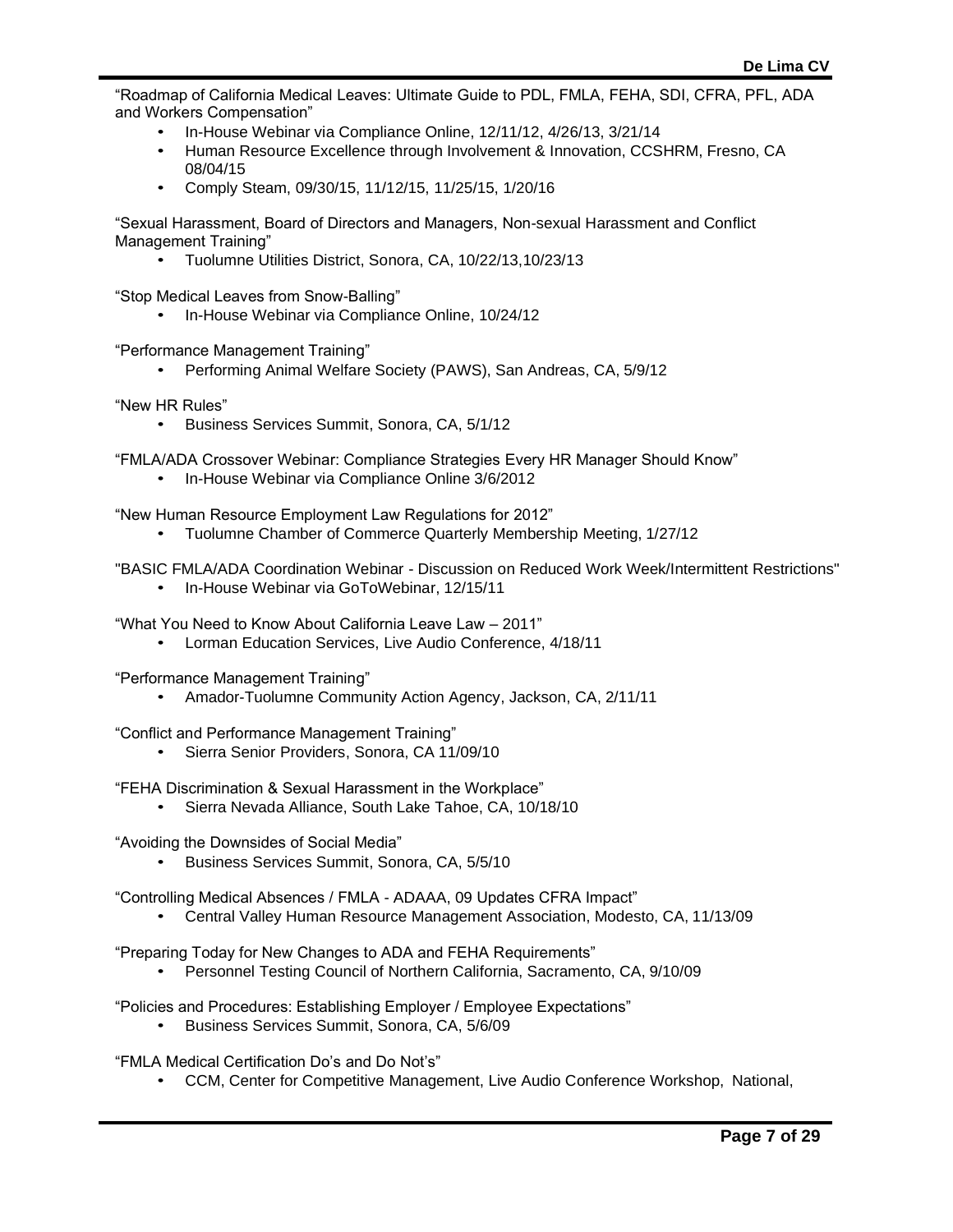10/31/08

"Employee Leave Rights: Navigating the Maze and Understanding FMLA in School Districts"

• WorkForce Software, Inc., Webinar, National, 10/22/08

"New ADA Amendments Act"

• CCM, Center for Competitive Management, Live Audio Conference Workshop, National, 10/20/08

"Management Skills: Hiring to Separation"

• Business Services Summit, Sonora, CA, 4/29/08

"FMLA Compliance Update 2008"

- CODESP, Cooperative Organization for the Development of Employee Selection Procedure, Statewide, 2008
- Employee Leave Rights: Navigating the Maze FMLA Compliance Update,2008
- CA School Personnel Commissioners Association Annual Conference, Millbrae, CA,2/23/08
- Central Valley Human Resource Management (CVSHRM), Modesto, CA, 4/16/08
- WorkForce Software, Inc., Webinar, National, 9/25/08

"Sexual Harassment"

- California Assembly Bill AB 1825 mandates sexual harassment training every two years for employers with 50 or more employees or employers who receive the services of 50 or more persons. Over the last 10 years, Ms. De Lima has conducted sexual harassment training workshops for both private employers as well as business organizations. Previous sponsors include the Economic Development Company, the Small Business Development Corporation, and the Chamber of Commerce. In the last quarter of 2005 alone, Ms. De Lima trained over 200 managers, in compliance with AB 1825. Training includes best practices regarding investigations, as well as reporting and disciplinary procedures. Additionally, in regards to sexual harassment policies and procedures, client policy and procedure manuals are updated for companies (or created from scratch, when necessary) as part of a comprehensive employee handbook and management training process.
- Bret Harte High School, Senior Class, 3/15/10

"Supervisory Skills"

• Empire National Limousine, Los Angeles, CA, 8/22/07 & 8/23/07

"Disability Management"

- CODESP, Cooperative Organization for the Development of Employee Selection Procedure, Regional School District Conference, 2/06 & 3/06 / Statewide2008
- Council on Education in Management, Community Action Agency of Butte County, Oroville, CA, 1/28/05
- Society for Human Resource Management (SHRM), Sacramento Chapter, 5/02
- California Association of Rehabilitation Professionals (CARRP) Annual Conference, San Diego, CA, 10/99

"Your Role in Preventing Harassment, Discrimination and Violence in Your Workplace"

- Porsche Design of America, Costa Mesa, CA, 8/15/07
- Empire National Limousine, 8/22/07 & 8/23/07

"Controlling Medical Absences: An Interdisciplinary Approach"

- City of Merced, 7/17/07
- Highway 4 Corridor Business Summit, Columbia College, CA, 5/04
- Central Valley Human Resource Management (SHRM), Fall HR Workshop & Expo, Modesto,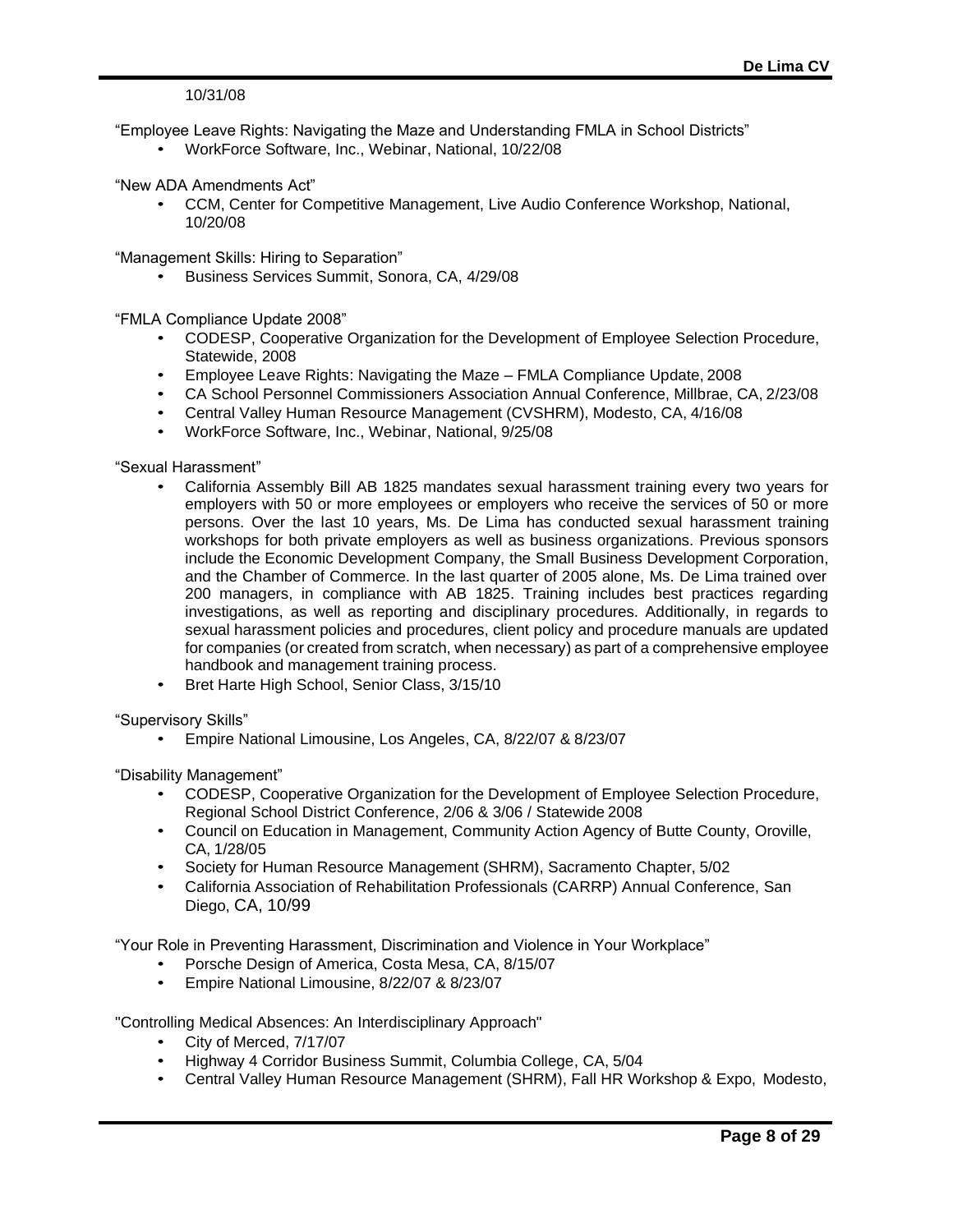CA, 9/03

- Disability Management Employers Coalition (DMEC), Sacramento Chapter, 2/00
- Ergonomics Roundtable, San Jose, CA, 5/4/00
- ErgoCon'95, The Silicon Valley Ergonomics Conferenceand Exposition, Palo Alto, CA,5/21/95 to 5/24/95

"Developing Comprehensive Procedural Responses to the FMLA, ADA, and Worker's Comp Compliance Issues"

- CODESP, Cooperative Organization for the Development of Employee Selection Procedure, Regional School District Conference, 3/1/07 "How to Excel as a Human Resources Assistant"
- Community Action Agency of Butte County, Oroville, CA, 1/28/05

"The Fundamentals of FMLA Compliance"

• Training on a national basis since 2004. Assisted Skill Path, an international training organization, in rolling out newly developed FMLA training on a national level

"Worker's Compensation Update 2004"

- Worker's Compensation Forum panelist, sponsored by the Chamber University Partnership of the Alliance/Small Business Development Center, University of California, Merced, and the U.S. Small Business Administration, 4/04
- Central Valley Human Resource Management (SHRM), Keynote Speaker, Fall HR Workshop & Expo, 10/04
- Worker's Compensation Forum panelist, sponsored by the Economic Development Company, California Chamber of Commerce, and the Alliance/Small Business Development Center, Panelist, Sonora, CA, 10/03

"Employment Related Records in California"

• Stockton, CA., 12/2/04 & 12/9/03

"Effective Workplace Communication"

• Yosemite Community College District, Teacher Training, 1/02

"CARRP Oakland Chapter"

• Oakland, CA, 4/99

"Physical Abilities Assessments: FMLA, ADA, EEOC Guidelines - Strategies for their Use in RTW Assessments"

• National Association Rehabilitation Professionals in the Private Sector (NARPPS) National Conference, 4/1/98 TO 4/4/98

"Managing Human Resources: Your Most Important Asset" and related performance management seminars including Sexual Harassment. 1995 to present. Presentation sponsors have included:

- University Chamber, "Connecting Stanislaus", Business and Technology Fair Chamber of **Commerce**
- Senior Corps of Retired Executives (SCORE)
- Economic Development Company
- Yosemite Community College District

"The Integration of CFRA/FMLA/PDL/ADA/FEHA and Workers' Compensation Bonus with new CFRA Regulations"

- Turlock, CA 8/19/15
- Compliance World Webinar (3 Hours) 10/20/15
- CCSHRM, Fresno, 06/28/17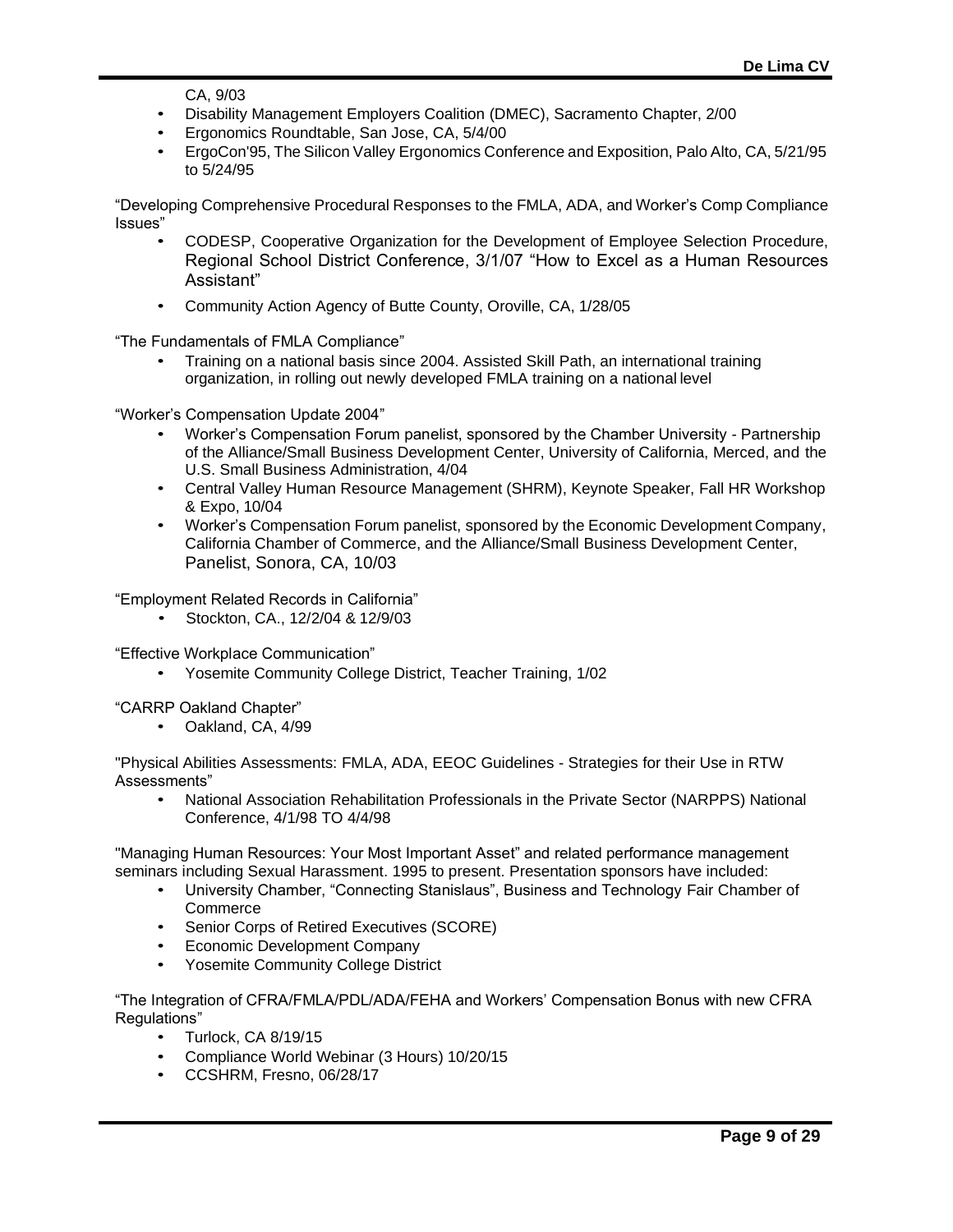Updates on California Sick Leaves

- Tuolumne County 6/16/15
- Torino's in Fresno CC-SHRM 8/04/15
- Calaveras County Chamber of Commerce 06/11/15

Live "Internal Investigations "Training

• MacLean Fogg – 01/26/16 & 02/10/16

"In the Trenches – the Ultimate Guide to California Medical Leaves and Accommodations" CFRA/FMLA/PDL/ADA/FEHA and Workers' Compensation Bonus Performance Management and Investigations - Leave Management Solutions, Sponsored Training, 2 days comprehensive

- Fresno 5/25/17, 5/26/17, 2018
- Los Angeles 07/20,07/21/17, 2018
- Riverside 07/27/17,07/28/17
- San Jose 09/7/17, 09/8/17, 2018
- Stockton 09/30/1, 09/31/18
- San Francisco 2018

"Strategies for Managing Protected Medical Leaves, Accommodations, the FMLA to ADA Transitionand with Workers' Compensation and PDL, and addressing Religious Accommodations"

• Modesto – 06/21/17

#### **RECENT LITIGATION SUPPORT/EXPERT WITNESS CASE EXPERIENCE:**

#### **Expert Witness – Documents to Court**

US District Court, District of Nevada (Las Vegas), March 6. 2022 Mahogany Turfley Parker Nelson & Associates Jocelyn Wong v Southern Nevada Regional Housing Authority

Eighth Judicial District Court, Clark County, Nevada, February 1, 2022 Mahogany Turfley Parker Nelson & Associates Stephanie Artigues v. University Medical Center of Southern Nevada

ADA County, State of Idado, Plaintiff, Declaration, October 18, 2021 Matt Gunn, Esq. Rossman Law Group Miller/Woods v Department of Agriculture

Contra Costa County Superior Court, CA, Plaintiff, Declaration, Wrongful Termination, ADA Accommodation, October 1, 2020 Robert Dewberry Esq. Dewberry Firm Patrick Ward-Seitz vs. Sunpower Corporation

Superior Court of CA, County of Placer, Plaintiff, , Vocational Evaluation / Labor Market Assessment, September 28, 2020 Mr. Jeff Sevey, Esq. Sevey Law Offices Curt Stephen Mouser vs. Michael Stenson, Robin Stenson

District Court Clark County, Nevada, Plaintiff, Sexual Harassment, September 2, 2020 James Lee, Esq.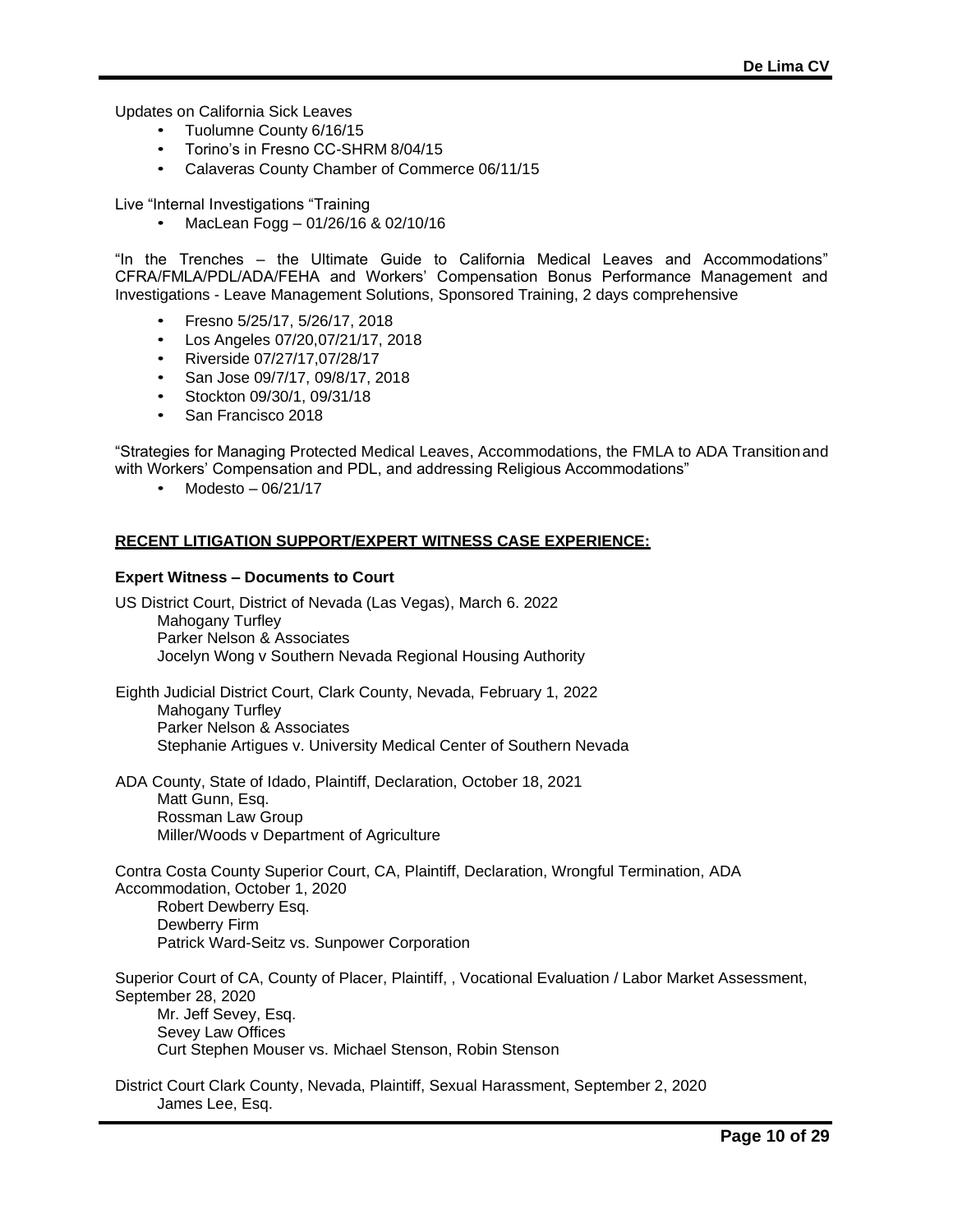Law Office Of James Lee Ciara Williams V. Silvino Hinojose, Topgolf USA Lv, Llc Superior Court Of California, County Of San Francisco, Plaintiff, Vocational Evaluation Labor Market Survey, September 16, 2019 Richard Miller Esq. Law Office Of Richard Miller Melanie Siemon, Plaintiff v. U.C.S.F. Superior Court Of California, County Of Sacramento, Plaintiff, Discrimination, Human Resource Industry Standards/Practices Compliance; Declaration, July 12, 2019 Jill P. Telfer Law Offices Of Jill P. Telfer Debiann Lewis V Dignity Health, Doing Business As Mercy San Juan Medical Center And Does 1- 20 Superior Court of California, County of Santa Clara, Plaintiff, Personal Injury, Vocational Evaluation Labor Market Survey, July 12, 2019 Nicole Alvarado Picone & Defilippis, A P.L.C. Sara Huff, Plaintiff vs the Estate of Lowell, Defendant District Court, E.D. California (Fresno), Defendant, Vocational Evaluation Labor Market Survey, 5/22/19 Michael Vasseghi Roll Law Group James Jorden v. Wonderful Citrus Packing Superior Court California County of Sacramento, Defendant, Vocational Evaluation Labor Market Survey, 3/19/19 Schneiderman, Daniel, Esq. Witan Law Group LLP Jimboy's Marketing, Inc., and Bellagrace, Inc., Plaintiffs vs. Jimboy's North America, LLC, Karen Freeman, and Does 1-20, inclusive, Defendants United States Western District Of Washington At Tacoma, Plaintiff, Discrimination, Human Resource Industry Standards/Practices Compliance; Declaration – 02.22.19 Jacqueline McMahon Law Office of McMahon Nancy Baker And Fred L. Baker, Vs. Target Corporation, A Minnesota Corporation, Corporation; John And Jane Does, I Through X, Inclusive Superior Court of Tuolumne County, Respondent, Divorce, Labor Market Assessment,10.21.18 Mr. Michael Germain, Esq. Law Office of Michael Germain Mackey v. Mackey United States District Court, Western District of Oklahoma; Plaintiff, Discrimination, Human Resource Industry Standards/Practices Compliance; Declaration – 06/22/18 Carl Hughes, OBA #4463 Law Office of Hughes & Hughes Richey vs. Board Of Education Independent Schools District No. 89 And Paige Bresnan Superior Court of the State of California in and for the County of Sacramento; Plaintiff, Discrimination and Retaliation Declaration - 01/19/18 Jill P. Telfer, Esq. Law Offices of Jill P. Telfer Bernard Ellis v. Raley's

Superior Court of the State of California in and for the County of Sacramento; Defendant, Misclassification of Employee; Declaration – 09/26/17

Gregory Davenport, Esg.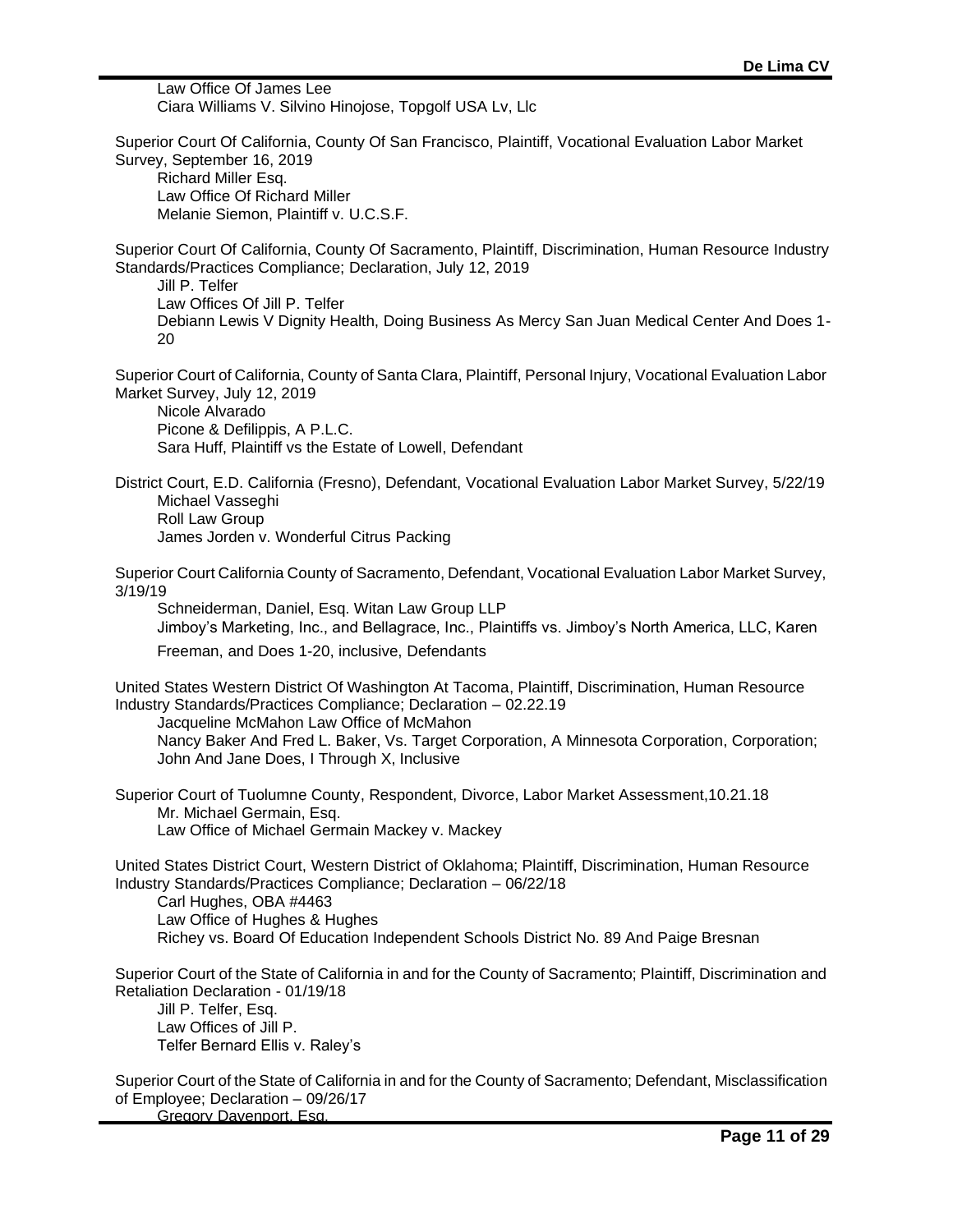Law Offices of Gregory R. Davenport Judy Baker v. Advanced Disability Management, Inc.

United States District Court, District of Alaska at Anchorage; Plaintiff, Human Resource Industry Standards/Practices Compliance; Declaration – 02/26/17

Molly Brown, Esq. Dillon & FindleyP.C. Anthony Henry v. Municipality of Anchorage, Anchorage Police Department, and Mark Mew

United States District Court; Western District of Washington at Tacoma; Defendant; Age Discrimination, Race Discrimination, Wrongful Termination Due to Discrimination, and Failure to Comply with Industry Standards; Declaration - 02/21/17

John Safarli, Esq. Floyd, Pflueger & Ringer Linda Ford v. Educational Opportunities for Children and Families

United States District Court, Eastern District of California; Plaintiff; ADA Industry Standards; Declaration – 12/02/16

Jill P. Telfer, Esq. Law Offices of Jill P. Telfer Javier Solis v. Target Corporation

United States District Court, District of Connecticut; Defendant; ADA Failure to Accommodate; EFJA - 09/20/16

Jill Taylor, Esq. Seyfarth Shaw LLP Cadoret v Sikorsky

United States District Court, Eastern District of California; Plaintiff; Retaliation under the FEHA, and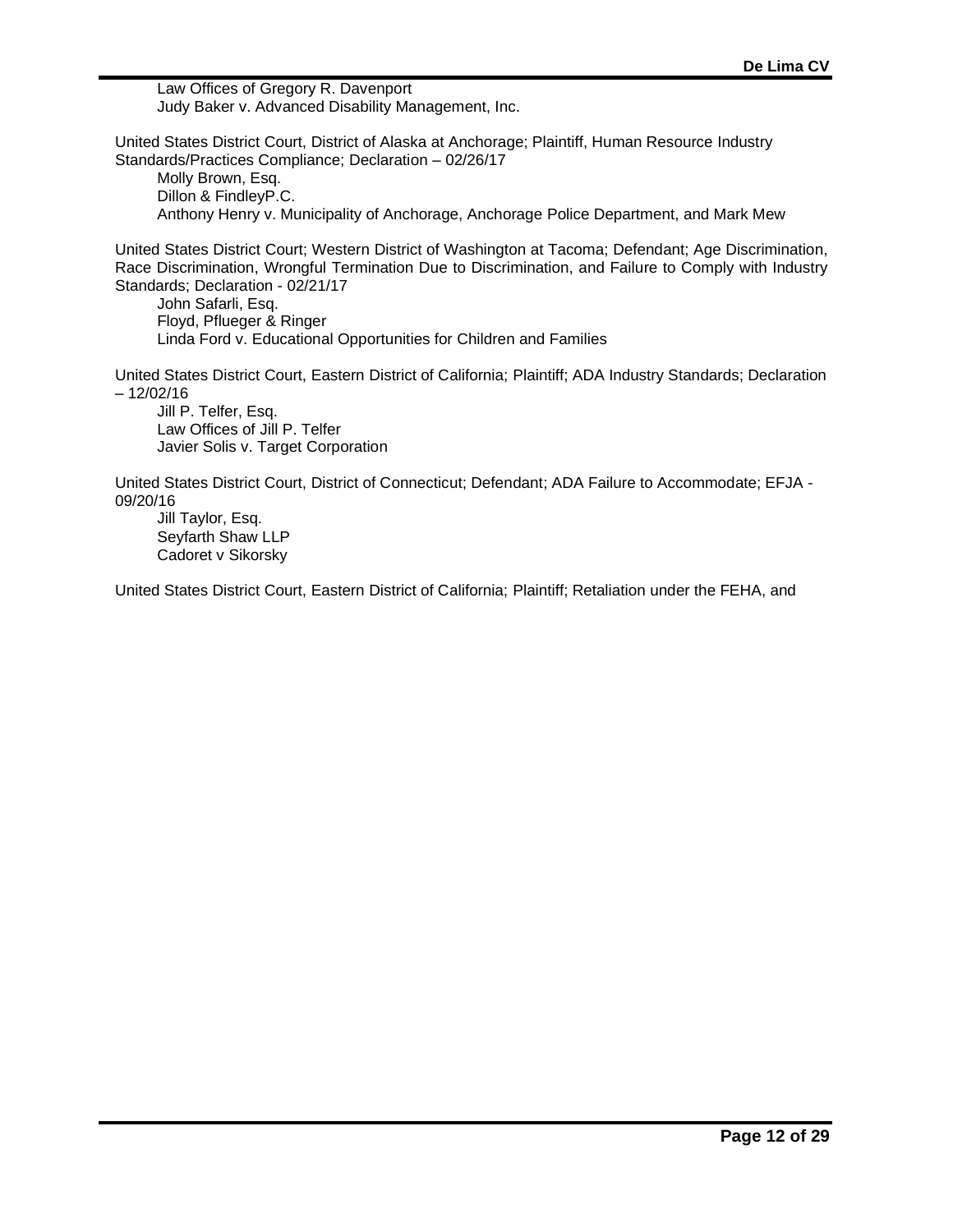Gender Discrimination; Declaration – 09/19/16 Jill P. Telfer, Esq. Law Offices of Jill P. Telfer Bjork v. County of Placer the District Attorney's Office Superior Court of California, County of Monterey; Petitioner; Amended Labor Market Survey – 08/13/16 Barbara May, Esq. Law Office of Barbara J. May White v. White United States District Court, Western District of Washington; Plaintiff; Disability Discrimination; Declaration – 07/27/2016 Donna L. Beatty, Esq. Donna L. Beatty Attorney at Law Kusman v. The Boeing Company United States District Court, Northern District of Illinois; Plaintiff; FMLA and ADA Industry Standards; Declaration – 06/05/16 Craig Brown, Esq. Meyers & Flowers Krecioch v. Ford Motor Company United States District Court, Eastern District of California; Plaintiff; FEHA, ADA, Wrongful Termination Due to Discrimination, Harassment, and Retaliation under FMLA; Labor Market Survey – 03/18/16 Tanya Gomerman, Esq. Law Offices of Tanya Gomerman Debra Schaible v. Dignity Health United States District Court, Eastern District of California; Plaintiff; FEHA, ADA, Wrongful Termination Due to Discrimination, Harassment, and Retaliation under FMLA; Declaration – 03/18/16 Tanya Gomerman, Esq. Law Offices of Tanya Gomerman Debra Schaible v. Dignity Health United States District Court, Northern District of California – Industry Standards- Opinion in the Form of Written Report. 1/29/16 George Duesdieker, Esq. (SBN 95505) Law Offices of George Duesdieker Smith v. Northrop Grumman Superior Court of the State of California for the County of Santa Clara, Plaintiff, Wrongful Termination Labor Market Survey Gloria Smith, Gordon Halemano, Soon Ja Lee, Surachart Akayapisuth. 9/24/15 Tanya Gomerman, Esq Law offices of Tanya Gomerman Goodner v. M8TRIX Unites States District Court District of Arizona, Plaintiff, Wrongful Conduct, Manipulation, Retaliation, Rebuttal Responsive Declaration Report 9/11/15 Christopher Miller, Esq. Michael Smikun, Esq. Sean Callagy, Esq. Callagy Law Group, LLC Marc A. Wichansky v. David Zowine/ Zoel Holdings Company, Inc./MGA Home Health care, LLC. Unites States District Court District of Arizona, Plaintiff, Wrongful Conduct, Manipulation, Retaliation, Supplemental Declaration Report 8/19/15 Christopher Miller, Esq. Michael Smikun, Esq. Sean Callagy, Esq. Callagy Law Group, LLC Marc A. Wichansky v. David Zowine/ Zoel Holdings Company, Inc./MGA Home Health care, LLC. United States District Court Southern District of Florida, Defendant, Wrongful Death, Declaration Report 7/23/15 Allen Rotlewicz, Esq. Rumberger, Kirk, & Caldwell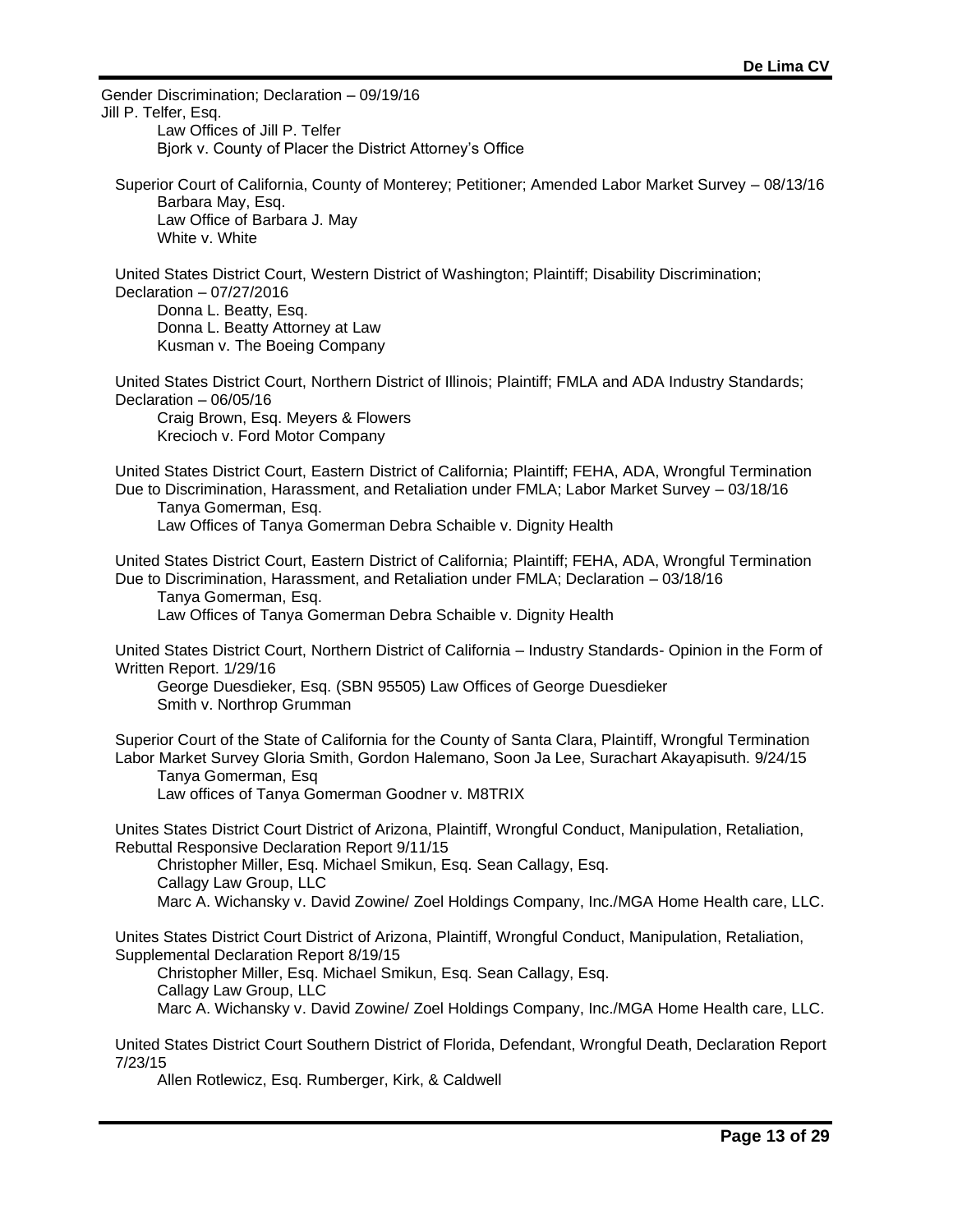Manuel Morera v. Sears Roebuck and Company Unites States District Court District of Arizona, Plaintiff, Wrongful Conduct, Manipulation, Retaliation, Declaration Report 7/22/15 Christopher Miller, Esq. Michael Smikun, Esq. Sean Callagy, Esq. Callagy Law Group, LLC Marc A. Wichansky v. David Zowine/ Zoel Holdings Company, Inc./MGA Home Health care, LLC. Superior Court of the State of California in and for The County of Sonoma, Defendant, Vocational Rehabilitation to discuss Plaintiff's Return to Work Issues, Labor Market Survey, Vocational Evaluation 7/13/15 John Beebe, Esq. Law offices of Hollingshead and Associates Granzotto, et al. v. Howdy's Drywall, Inc, et al. Superior Court of California for the County of Monterey, Divorce, Labor Market Survey 7/07/15 Barbara May, Esq. Law Offices of Barbara J. May Jonathan White v. Kimberly White Superior Court f California for the County of San Bernardino, Defendant, HR Expert Witness B. Allison Borkenheim The Consultancy Law Group Dennis Dickman v. Gerdau Reinforcing Steel United States District Court Northern District of California, Defendant, Vocational Rehabilitation Consultant, Declaration of Findings 07/03/15 Brian Hopper, Esq. Senior Assistant district counsel, Santa Clara Valley Water District Teresa Trinh v. Santa Clara Valley Water District United States District Court, Southern District of Florida; Defendant; Wrongful Death and Employment Industry Standards – 06/01/15 Allen Rotlewicz Esq. Rumberger, Kirk, and Caldwell LLC Manuel Rodrigo Morera v. Sears Roebuck United States District Court, District of Nevada; Plaintiff; Wage/Hour Class Action; Declaration – 05/18/15 Ira Spiro, Esq Spiro Law Office "Jane Doe" v. Proactive Health Care Services Tuolumne County Superior Court, Sonora Courthouse, Divorce, Vocational Expert, Vocational Evaluation Report Amendment, 3/27/15 Holly Moore, Esq. Moore Law Group Gregory Schaner v. Margie Schaner Superior Court of California in and for the County of Merced, Plaintiff, Disability Discrimination, ADA Failure to Accommodate, Declaration Report, 3/9/15 Jill P. Telfer, Esq. Law Offices of Jill P. Telfer, Esq. Autar Singh v. Foster Poultry Farms Superior Court of the State of California in and for the County of Sacramento, Defendant, Vocational Expert, Vocational Evaluation Report, 2/23/15 George A. Acero, Esq. Gordon & Rees, LLP Joseph Sebastian v. Christ the King Retreat Center U.S. Federal District Court of Arizona, Plaintiff, Civil Rights; ADA; ADAAA; Harassment; Discrimination and Retaliation, Response to Rebuttal Report, 2/12/15 Eric R. Wilson, Esq. Napier Coury & Baillie, PC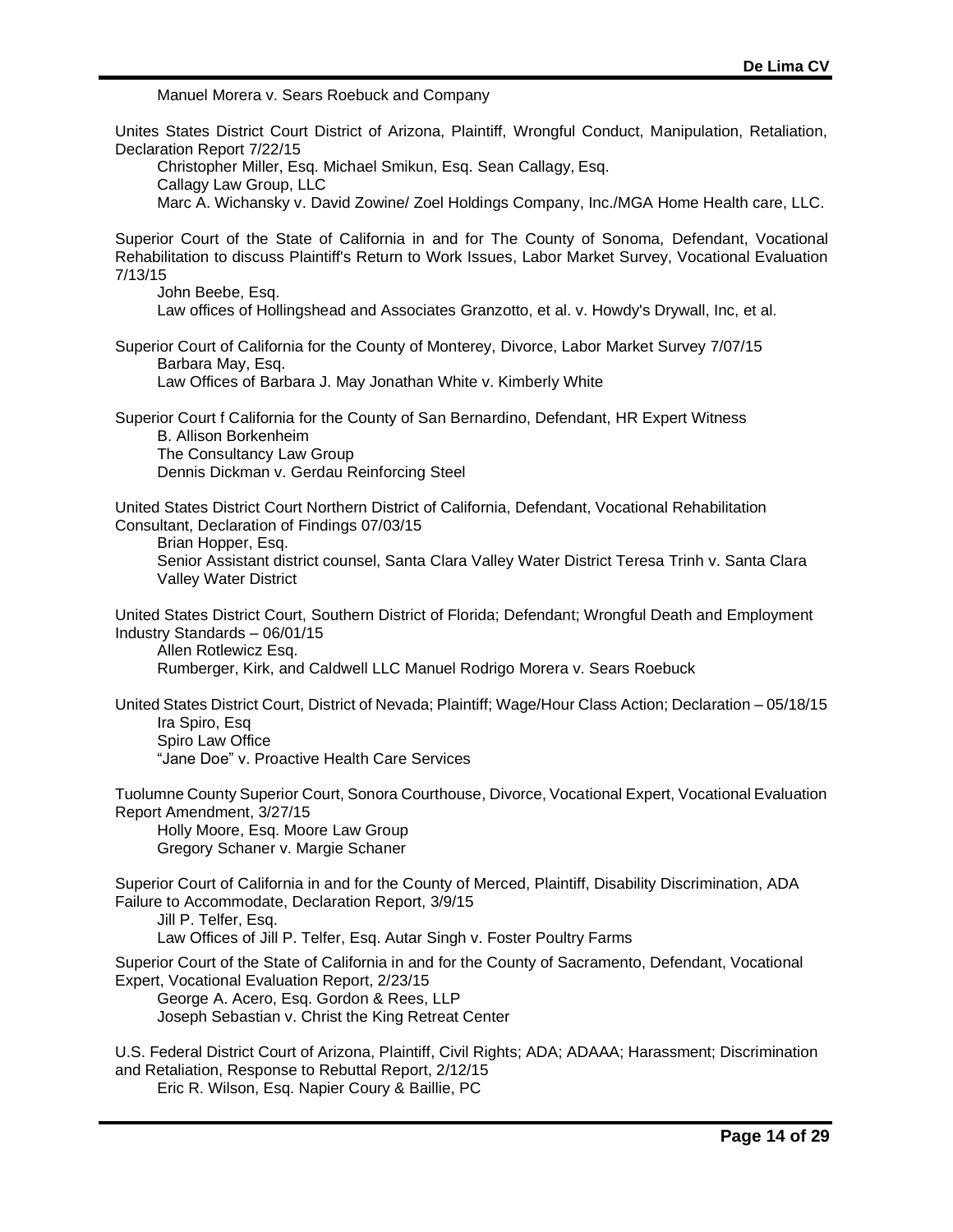Schaner, Gregory v. City of Phoenix

Tuolumne County Superior Court, Sonora Courthouse, Divorce, Vocational Expert, Vocational Evaluation Report, 1/23/15 Holly Moore, Esq. Moore Law Group Gregory Schaner v. Margie Schaner U.S. District Court, Northern District of New York, Plaintiff, ADA Reasonable Accommodation, Declaration, 1/16/15 Frederick Guy, Esq. Guy Law Firm, PLLC Christine Delay v. NYSARC, Inc. et.al. U.S. District Court Central District of California, Eastern Division, Riverside, Defendant, Title II of Americans with Disabilities Act, Section 504 of the Rehabilitation Act of 1973, Declaration, 12/8/14 Geoffrey Spellberg, Esq. Myers, Nave, Mack, Silver & Wilson Trixy M. Betsworth v. San Bernardino County et.al. U.S. Federal District Court of Arizona, Plaintiff, Civil Rights; ADA; ADAAA; Harassment; Discrimination and Retaliation, Declaration, 11/3/14 Eric R. Wilson, Esq. Napier Coury & Baillie, PC Robert Ryan v. City of Phoenix Superior Court of California, County of Santa Clara, Plaintiff, FEHA Disability Discrimination, Labor Market Assessment, 10/9/14 Joong Y. Im, Esq. Law Offices of Joong Y. Im, Esq. Maria Ivanov v. Stryker Corp. Superior Court of the State of California, County of Los Angeles, Central District, Plaintiff, Disability Discrimination, Failure to Accommodate, Failure to Engage in the Interactive Process, Declaration, 9/29/14 Nicholas T. Hua, Esq. Giacomo Gallai, Esq. Hua Gallai, LLP Xuan Connie Nguyen v. Buff & Tweeze, Fida Aziz, and Tania Aziz Washington County Circuit Court, State of Oregon, Divorce, Labor Market Assessment, 8/29/14 Barbara Aaby, Esq. Aaby Family Law, PC Brenda Mallett v. Jeff Mallett U.S. District Court, Eastern District of Michigan Southern Division, Plaintiff, Americans with Disabilities Act, Failure to Accommodate, Discrimination, Violation of Rehabilitation Act of 1973, Violation of Michigan Persons with Disabilities Civil Rights Act, Emotional Distress, Declaration, 8/14/14 Matthew J. Brown, Esq. Brown and Brown, PLC Melissa Auito, et.al. v. Chippewa Valley Schools, et.al. U.S. District Court, Eastern District of California, Plaintiff, Americans with Disabilities Act, Failure to Accommodate, Discrimination, Harassment, Retaliation, Wrongful Termination, Declaration, 8/4/14 Alexandra Asterlin, Esq. Lynn A. Garcia, Esq. Anwyl, Scoffield & Stepp, LLP Timothy Joseph v. Target Corporation, a Minnesota corporation, et.al. U.S. District Court, Eastern District of California, Plaintiff, Employment Gender Discrimination, Retaliation, and Defamation, Declaration 7/14/14 Jill P. Telfer, Esq. Law Offices of Jill P. Telfer, Esq. Kolleen McNamee v Roman Catholic Diocese of Sacramento, St. Francis High School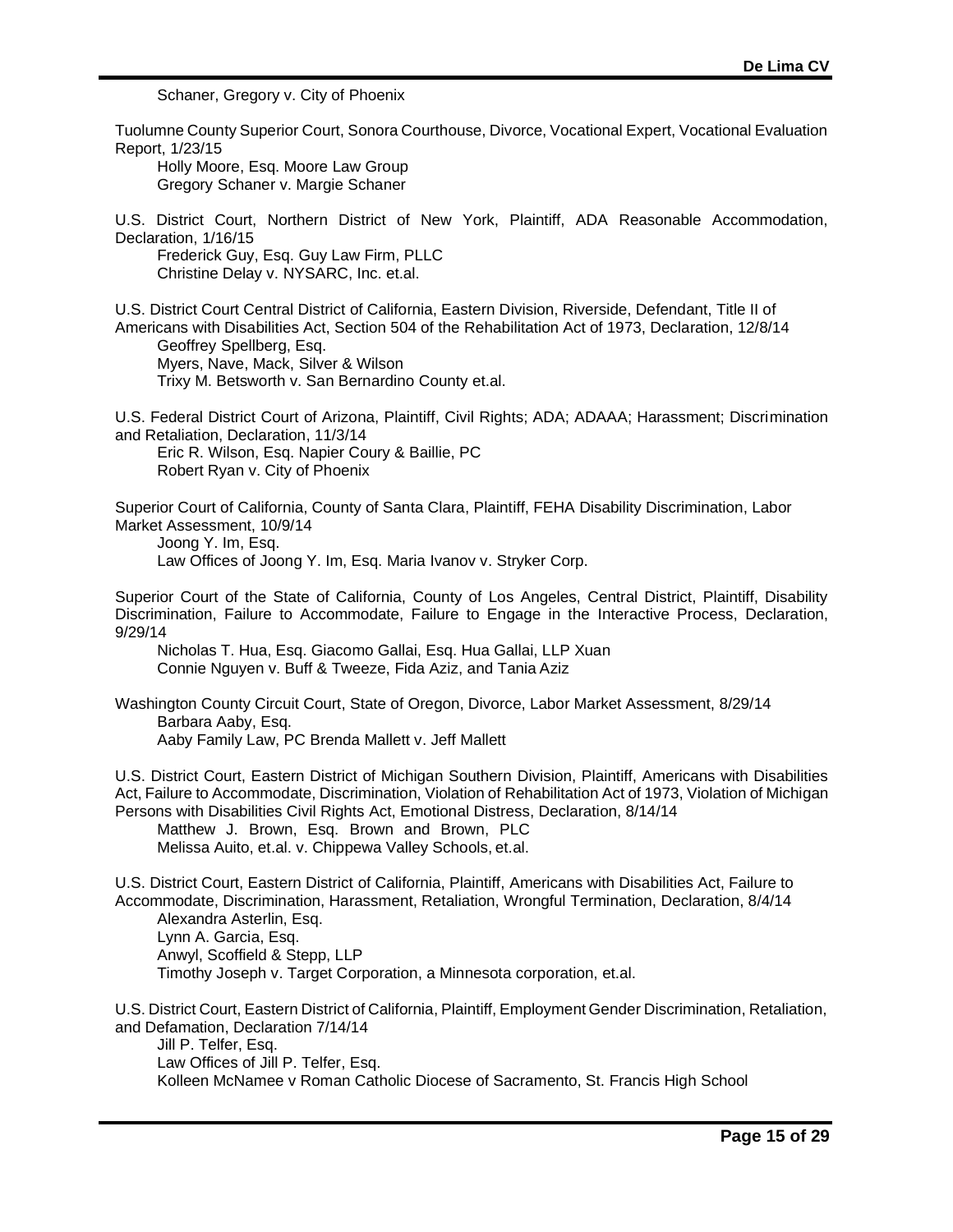U.S. District Court, for the District of Nebraska, Plaintiff, Americans with Disabilities Act, Amended Declaration, 6/26/14

Joshua Wunderlich, Esq. Robert Pahlke Law Group Charles "Casey" Seabolt v Union Pacific Railroad Company

Superior Court of the State of California, County of Orange, Plaintiff, HR Investigation, Wrongful Termination, Labor Market Survey, 6/6/14

Nicholas T. Hua, Esq. Giacomo Gallai, Esq. Hua Gallai, LLP Bonnie Kennedy a/k/a Bonnie Lucas v. DEP Cosmetic & Laser Institute, Inc. a California corporation; Leur Lab Integrated Aesthetics, an entity unknown; Michael M. Dao, an individual

U.S. District Court, Eastern District of California, Plaintiff, Employment Discrimination and Retaliation, 6/2/14

Jill P. Telfer, Esq. Law Offices of Jill P. Telfer Richard Fitzgerald v. El Dorado County, Sheriff John D'Agostini, Undersheriff Rich Williams, et al.

U.S. District Court, Northern District of California – Oakland Division, Plaintiff, ADA/FEHA/ERA, 5/29/14 Douglas Cameron MacLellan, Esq.

Law Offices of Kaplan & MacLellan Richardson, Timothy Ray v. Fluor Corporation; Fluor Maintenance Services, Inc.

U.S. District Court, District of Nevada, Defendant, Americans with Disabilities Act, 5/21/14 Amber White-Davidson, Esq.

Parker Nelson & Associates, CHTD Iris Gross v. Housing Authority of the City of Las Vegas et al.

U.S. District Court, for the District of Nebraska, Plaintiff, Americans with Disabilities Act, 2/26/14 Joshua Wunderlich, Esq. Robert Pahlke Law Group Charles "Casey" Seabolt v. Union Pacific Railroad Company

Superior Court of the State of California, Sacramento County, Plaintiff, Retaliation for Whistleblowing, refusing to Engage in Illegal Activity, Retaliation in Violation of California Labor Code Section 1102.5, Retaliation in Violation of the Federal Public Welfare and Human Services, Retaliation in Violation of the Federal Public Health and Welfare, Violation of First Amendment Rights, Labor Market Survey, 2/19/14

Queta Rico, Esq. and Mary-Alice Coleman, Esq. Law Offices of Mary-Alice Coleman Janet Keyzer v. Regents of the University of California

U.S. District Court, Eastern District of California, Plaintiff, Employment Discrimination and Retaliation, Vocational Expert Evaluation Report, 2/17/14

Jill P. Telfer, Esq. Law Offices of Jill P. Telfer Craig Plageman v. CVS Caremark and CVS Pharmacy

Superior Court of Arizona, County of Maricopa, Defendant, Wrongful Termination, Amended Declaration, 2/6/14

Ellen S. Levy, Esq. Law Offices of Ellen S. Levy Oljar, John v. Gold Canyon Golf Resort, et al

Superior Court of Stanislaus County, Modesto, Respondent, Dissolution, Vocational Expert, Updated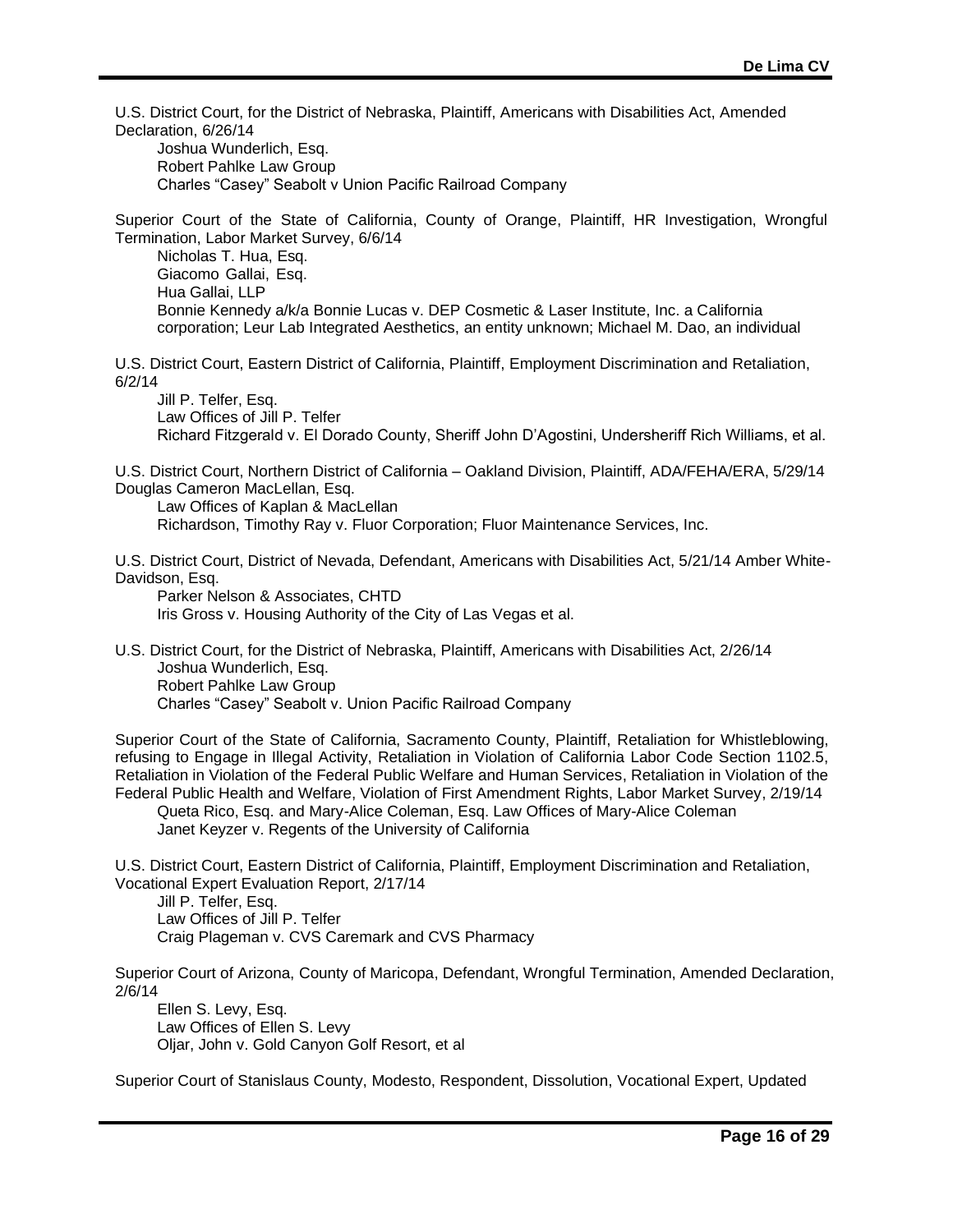| Labor Market Survey, 1/14/14<br>Carolyn Struck, Esq.<br>Maring v. Maring                                                                                                                                                                                                 |
|--------------------------------------------------------------------------------------------------------------------------------------------------------------------------------------------------------------------------------------------------------------------------|
| Superior Court of Arizona, County of Maricopa, Defendant, Wrongful Termination, 12/24/13<br>Ellen S. Levy, Esq.<br>Law Offices of Ellen S. Levy<br>Oljar v. Gold Canyon Golf Resort, et al                                                                               |
| U.S. District Court, Northern District of California, Plaintiff, Discrimination, 12/20/13<br>Derek C. Decker, Esq.<br>Radoslovich Krogh, PC<br>Christian Ruiz Baptiste v. Hat World, et al                                                                               |
| Superior Court of Stanislaus County, Modesto, Respondent, Dissolution, Vocational Expert, 4/5/11<br>Carolyn Struck, Esq.<br>Maring v. Maring                                                                                                                             |
| Superior Court of California, County of Sacramento, Plaintiff, Wrongful Termination, 11/19/13<br>Jill P. Telfer, Esq.<br>Law Offices of Jill P. Telfer<br>Jaspal Deol v. Sacramento Municipal Utilities District et al                                                   |
| Superior Court of California, County of Alameda, Plaintiff, Vocational Evaluation Supplemental Report,<br>9/3/13 corrected 12.9.13<br>Kim David Staskus, Esq.<br>Law Offices of Kim David Staskus<br>Arul K. Edwin v. Alameda-Contra Costa Transit District, & Does 1-25 |
| Superior Court of California, County of Alameda, Plaintiff, Vocational Evaluation, 8/20/13<br>Kim David Staskus, Esq.<br>Law Offices of Kim David Staskus<br>Arul K. Edwin v. Alameda-Contra Costa Transit District, & Does 1-25                                         |
| U.S. District Court, Northern District of California, Plaintiff, Wrongful Termination/Age Discrimination,<br>8/5/13<br>John Elson, Esq.<br>Law Office of John Elson Terry Doubt v. NCR Corporation                                                                       |
| U.S District Court, Eastern District of Pennsylvania, Plaintiff, ADA Accommodation, 5/30/13<br>Robert Schall, Esq.<br>Cooper and Schall, PC<br>McCall, Coleman v. City of Philadelphia                                                                                   |
| U.S. District Court, Northern District of Georgia, Atlanta Division, Plaintiff, ADA Accommodation, 5/18/13<br>Doug Kertscher, Esq.<br>Hill, Kertscher & Wharton, LLP<br>Gilbert Perez v. Sprint/United Management Company                                                |
| Superior Court of California, County of Sacramento, Plaintiff, FEHA, 3/22/13<br>Jill P. Telfer, Esq.<br>Law Offices of Jill P. Telfer<br>Charmin Spratt v. Catholic Healthcare West                                                                                      |
| U.S. District Court, Northern District of California, Religious Discrimination, 1/17/13                                                                                                                                                                                  |

-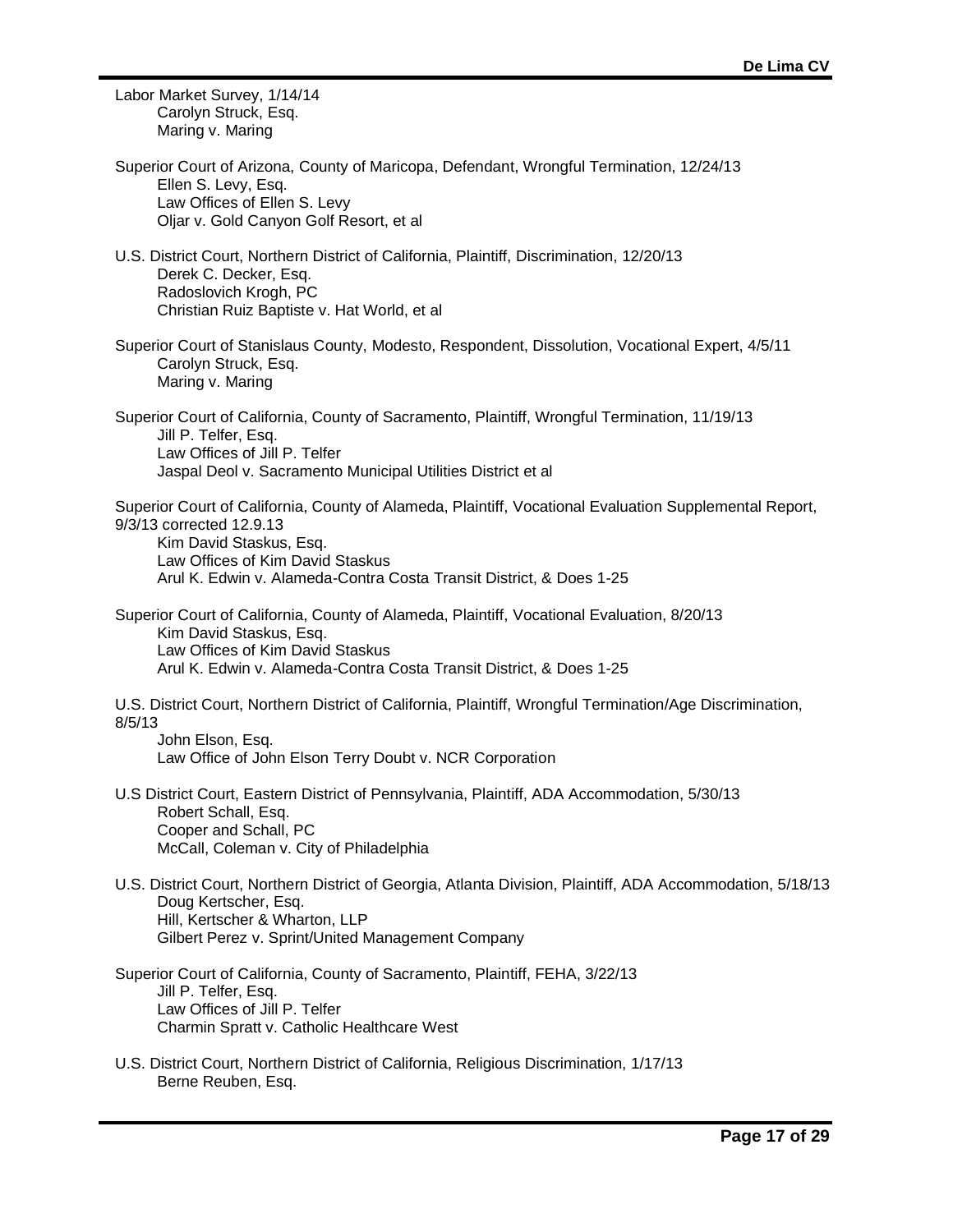Berne Reuben Law Office Corey Ware v. Walgreen Company

| U.S. District Court, Eastern District of California, Fresno, Plaintiff, Fair Labor Standards Act, 1/15/13<br>Shannon Seibert, Esq.<br>Seibert and Bautista<br>Oyarzo/Hart v. Tuolumne Fire District et al                                                 |
|-----------------------------------------------------------------------------------------------------------------------------------------------------------------------------------------------------------------------------------------------------------|
| Superior Court, Commonwealth of Massachusetts, Plaintiff, Disability Discrimination, 1/14/13<br>Thomas T. Merrigan, Esq.<br>Rawson Merrigan & Litner, LLP<br>Dennis Cronk v. First Light Power Resources, Inc.                                            |
| Superior Court of New Jersey, County of Atlantic, Plaintiff, Retaliation Claim, 12/31/12<br>Michelle Douglass, Esq.<br>The Douglass Law Firm, LLC<br>Allen Payne v. South New Jersey Energy Services Plus, et al (SJESP)                                  |
| U.S. District Court Central District of California, Plaintiff, FMLA, 12/14/12<br>Sheldon Lytton, Esq.<br>Lytton Williams and Messina, LLP<br>Marwan Aboulhosn v. Merrill Lynch, et al., Roe and Doe                                                       |
| Superior Court of California, County of Sacramento, Plaintiff, Vocation Evaluation 10/5/12<br>Jill P. Telfer, Esq.<br>Law Offices of Jill P. Telfer<br>Craig Plageman v. CVS Caremark & CVS Pharmacy                                                      |
| Superior Court of California, County of San Mateo, Plaintiff, Loss of Earning Capacity, 6/22/12<br>Terry Anderlini, Esq.<br>Anderlini & Emerick LLP<br>Katharine Bell v. Susan Vermeir, Abbie Goldstar                                                    |
| U.S. District Court, Northern District of California, County of San Francisco, Defendant, Federal Case -<br>Disability Discrimination, 6/19/12<br>James S. Rummonds, Esq.<br>Rummonds & Mair, an association of attorneys John Emerson v. Bank of America |
| U.S. District Court, District of New Mexico, Defendant, 5/14/12<br>Nathan T, Nieman<br><b>Modrall Sperling Lawyers</b><br>Victoria Hart v. Board of Education of the Albuquerque Public Schools                                                           |
| Superior Court of California, County of Los Angeles, Plaintiff, Wrongful Termination, 1/16/12<br>Sean E. Macias, Esq.<br>Macias Council, Inc.<br>McDonald, Andrew v. Ascent Media Group, Inc., a Delaware Corporation, et al                              |
| Superior Court of California, County of Sacramento, Plaintiff, Harassment/Discrimination/Retaliation,<br>10/21/11<br>Jill P. Telfer, Esq.<br>Law Offices of Jill Telfer<br>Simpson, Carl v. County of Sacramento                                          |
| District Court for Scotts Bluff County, Nebraska 9/2/11, Plaintiff<br>Jennifer Turo-Meyer, Esq.                                                                                                                                                           |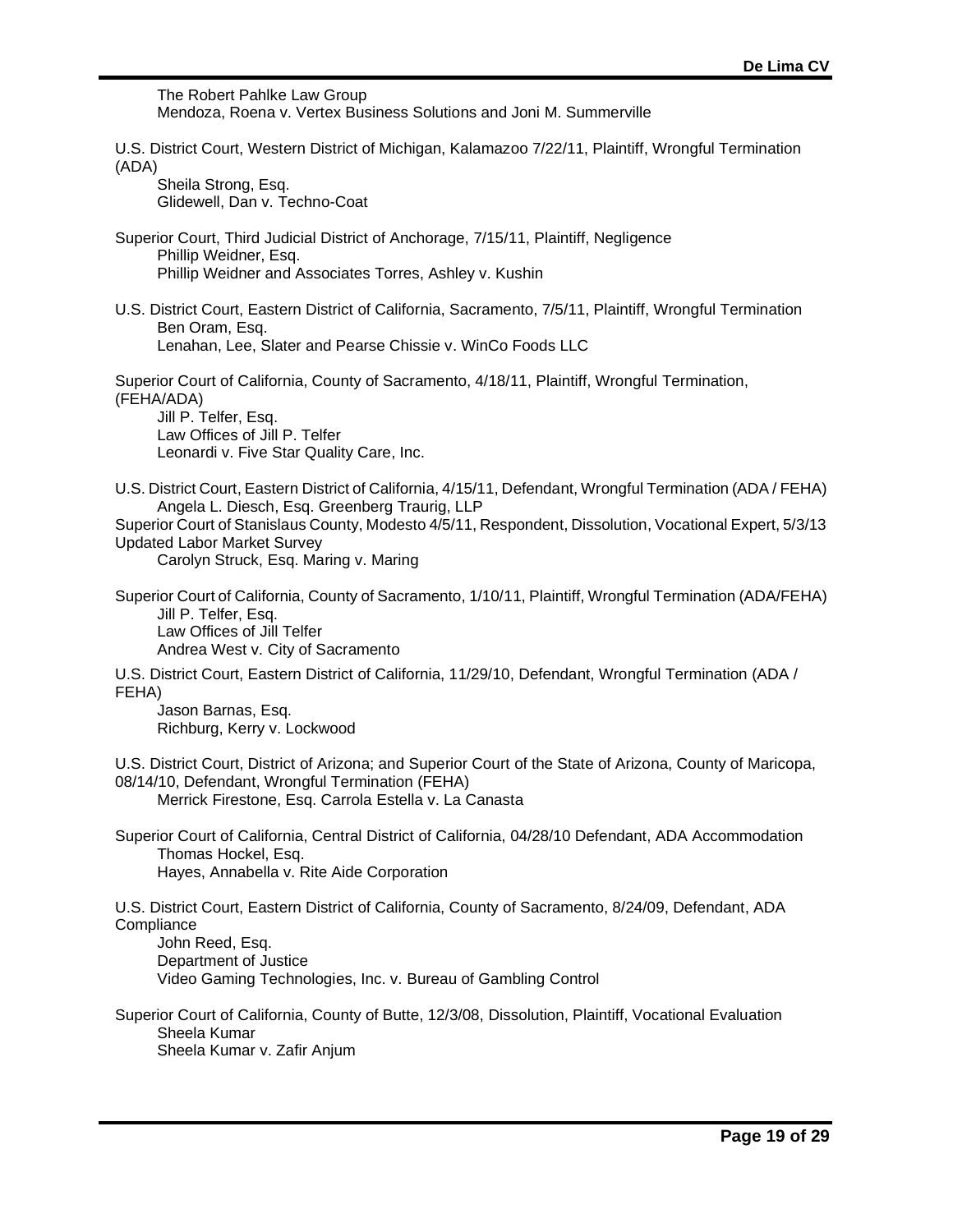| U.S. District Court, Eastern District of California, County of Sacramento, 11/30/08, Defendant, Benefits<br>Analysis Railroad Retirement Board<br>Benjamin Galloway, Esq. Office of the Federal Defender<br>U.S. v. Leon T. Beers                                                                  |
|----------------------------------------------------------------------------------------------------------------------------------------------------------------------------------------------------------------------------------------------------------------------------------------------------|
| Supreme Court of the State of New Jersey, 3/14/08, Plaintiff, Wrongful Termination (FEHA)<br>Richard J. Levinson, Esq.<br>Levinson Axelrod, P.A.<br>Jinks, Michael P. v. OfficeMax, Inc.                                                                                                           |
| U.S. District Court, District of Oregon, 2/20/08, Plaintiff, Wrongful Termination (ADA)<br>Manuel C. Hernandez, Esq.<br>Hernandez and Associates, L.L.C. Dark, Robert v. Curry County                                                                                                              |
| U.S. District Court, District of Arizona, 1/15/08, Plaintiff, Sexual Harassment<br>Ivan K. Mathew, Esq.<br>Mathew & Mathew PC<br>Eileen Craig v. The Mahoney Group                                                                                                                                 |
| U.S. District Court, Southern District of New York, Mandatory Arbitration, San Francisco, CA, 11/27/07,<br>Plaintiff, New York City and New York State Human Rights Laws, and Title 7<br>Joshua L. Solomon, Esq.<br>Sullivan & Worcester<br>Elwell, Christina v. Google Inc. and Timothy Armstrong |
| U.S. District Court, Eastern District of California, 11/7/07, Defendant, Wrongful Termination (ADA)<br>Stephen W. Robertson, Esq.<br>Porter-Scott<br>Franus, Jane v. Solano County et al                                                                                                           |
| U.S. District Court, Central District/Southern Division, 8/25/07, Plaintiff, FMLA David I. Lefkowitz, Esq.<br>Wilshire Palisades Law Group<br>Nevius, David v. La Quinta Inn & Suites, SA CV                                                                                                       |
| Supreme Court of the State of New York, 7/16/07, Plaintiff, Wrongful Termination (ADA)<br>Kenneth F. McCallion, Esq.<br><b>McCallion &amp; Associates</b><br>Jeanine Pepler v. Rugged Land, LLC., et al.                                                                                           |
| Superior Court of Howard County, Ellicott City, Maryland, 6/29/07, Dissolution, Vocational Expert<br>Lauren Black<br>Lauren Black v. Richard Gates                                                                                                                                                 |
| U.S. District Court, District of Alaska, 1/16/07, Defendant, FMLA<br>Cynthia L. Ducey, Esq.<br>Delaney Wiles, Inc.<br>Bobbi J. Wade v. Ilisagvik College, North Slope Borough; John Tuthill, individually; and Pamela<br>Taylor, individually                                                      |
| Arbitration, Sacramento County, 10/25/06, Plaintiff, Wrongful Termination (ADA)<br>Anthony K. McClaren, Esq.<br><b>Sheridan Law Associates</b><br>Brown, Larry v. The Grupe Company, et.al.                                                                                                        |
| U.S. District Court, District of Arizona, 8/15/06. Defendant, Wrongful Termination (ADA)                                                                                                                                                                                                           |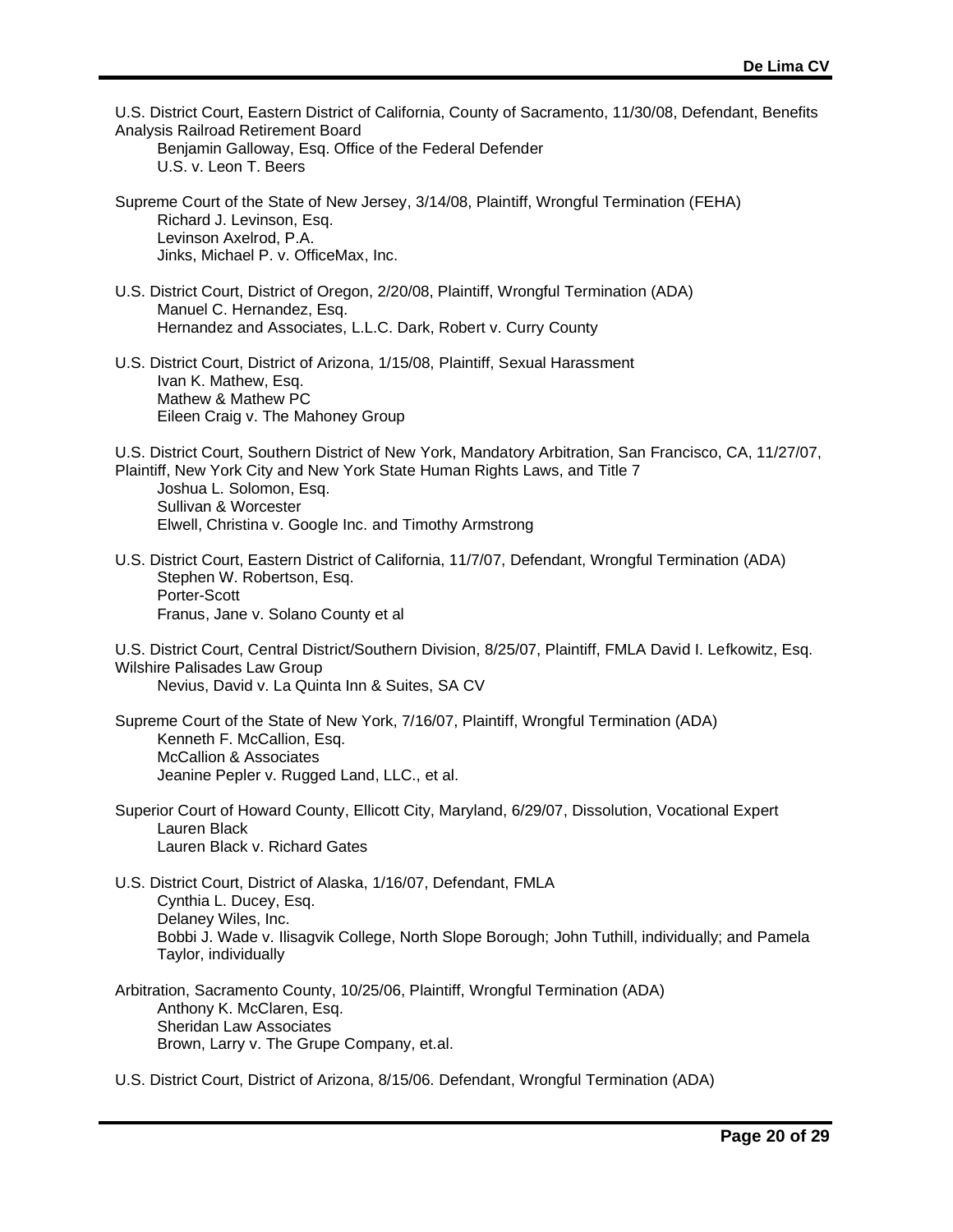Anglea M. Wilson-Goodman, Esq. Wilson-Goodman & Fong, P.C. Fox, Anne M. v. Significant Education L.L.C. dba Grand Canyon University

- Superior Court of New Jersey Law Division, Monmouth County, 8/2/06, Plaintiff, Race Discrimination Vassos Marangos Marangos, Vassos v. Flarion Technologies, Inc.
- U.S. District Court for the District of New Mexico, 6/15/06, Defendant, Race Discrimination Karen Kilgore, Esq. White, Koch, Kelly & McCarthy Ram, Bhanu and Thakur, Mahesh v. New Mexico Department of Environment, et al

District Court of Washoe County, 2<sup>nd</sup> Judicial Family Court, Nevada, Dissolution, Vocational Expert, 6/5/06

Gloria Petroni, Esq. Belding, Harris & Petroni Gates v. Black

Superior Court of the State of California, County of Los Angeles, Southern District, 12/05, Plaintiff, Disability Discrimination

Eric V. Luedtke, Esq. Law Offices of Eric v. Luedtke Garrett, Mark v. Private Medical-Care, Inc., et al

- U.S. District Court for the District of New Mexico, 8/05, Plaintiff, ADA John S. Stiff, Esq. John S. Stiff & Associates, LLC Burleson, Cindy v. ENMR-Plateau Telephone Cooperative & Tom Phelps
- U.S. District Court, Southern District of Iowa, Central Division, 9/05, Plaintiff, FMLA Bruce H. Stoltze, Esq. Brick, Gentry, Bowers, Swartz, Stoltze, Schuling & Levis P.C. Kathryn Pullman v. United Parcel Service Co.
- U.S. District Court, District of Arizona, 2/11/05, Plaintiff, Sexual Harassment Ivan K. Mathew, Esq. Mathew & Mathew PC Eileen Craig v. The Mahoney Group

# **Deposition State / Federal:**

Nevada County Superior Court, Grass Valley, CA, Plaintiff, Human Resource Industry Standards/Practices Compliance, February 21, 2022 Craig Diamond, Esq. Diamond Baker Mitchell Cole LLP. Stacy Zolldan v Sierra Nevada Memorial Hospital

Superior Court of the State of California, Los Angeles, CA, Defendant, Human Resource industry Standards/Practices Compliance, February 10, 2022 Alden Knisbacher, Esq. Knisbacher Law Offices Renauld Smith v Americor Funding

Los Angeles Superior Court, Los Angeles, CA, Defendant, Human Resource Industry Standards/Practices Compliance, November 3, 2021 Regina Petty, Esq. Fisher Phillips Ana R. Marroquin v Chipton Ross Staffing, Inc.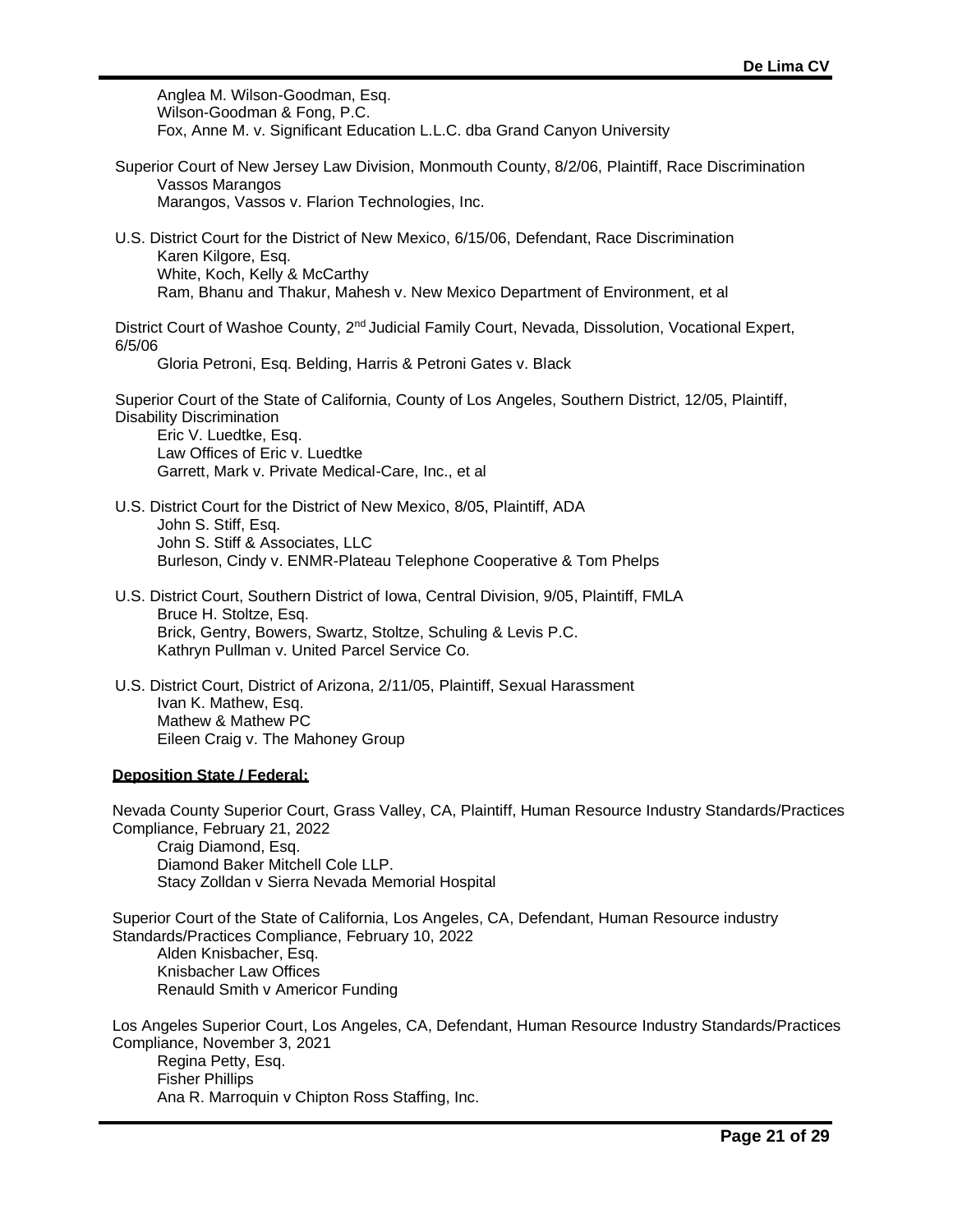Solano Superior Court, Fairfield, CA, Defendant, Vocational Evaluation Labor Market Survey, September 3, 2021 Serena Warner, Esq. Angelo, Kilday & Kilduff LLP Kunz v County of Solano et al Circuit Court for Howard County, Ellicot, Maryland, Defendant, Human Resource Industry Standards/ Practices Compliance, Declaration, August 30, 2021 Christopher G. Hook, Esq. Law Offices of Christopher G. Hook Infiniti HR, LLC dba Infiniti HR v Affiliated Temporary Help, Inc., Elliott Parker, Reatha Parker San Bernardino County Superior Court, Plaintiff, Defense, Human Resource Industry Standards/ADA Accommodation Process, August 25, 2021 Elizabeth Pappy, Esq. Burke, Williams & Sorenson LLP Sherman Garnett v County of San Bernardino King County Superior Court, Seattle, WA Plaintiff, July 21, 2021 Holly Connelly Connelly Law Offices Glasson v Google et al Superior Court of California County of San Bernadino, November 10, 2020 Nicholas Hua Hau, Gallai, Gonzalez, Chang v Lollicup Superior Court Of California, County Of Sacramento, Plaintiff, Discrimination, Human Resource Industry Standards/Practices Compliance; Declaration, August 16, 2019 Jill P. Telfer Law Offices Of Jill P. Telfer Debiann Lewis V Dignity Health, Doing Business As Mercy San Juan Medical Center, And Does 1- 20 Superior Court of California, County of Santa Clara, Plaintiff, Personal Injury, Vocational Evaluation Labor Market Survey, July 26, 2019 Nicole Alvarado Picone & Defilippis, A P.L.C. Sara Huff, Plaintiff vs the Estate of Lowell, Defendant

District Court, E.D. California (Fresno), Defendant, Vocational Evaluation Labor Market Survey, 5/22/19 Michael Vasseghi Roll Law Group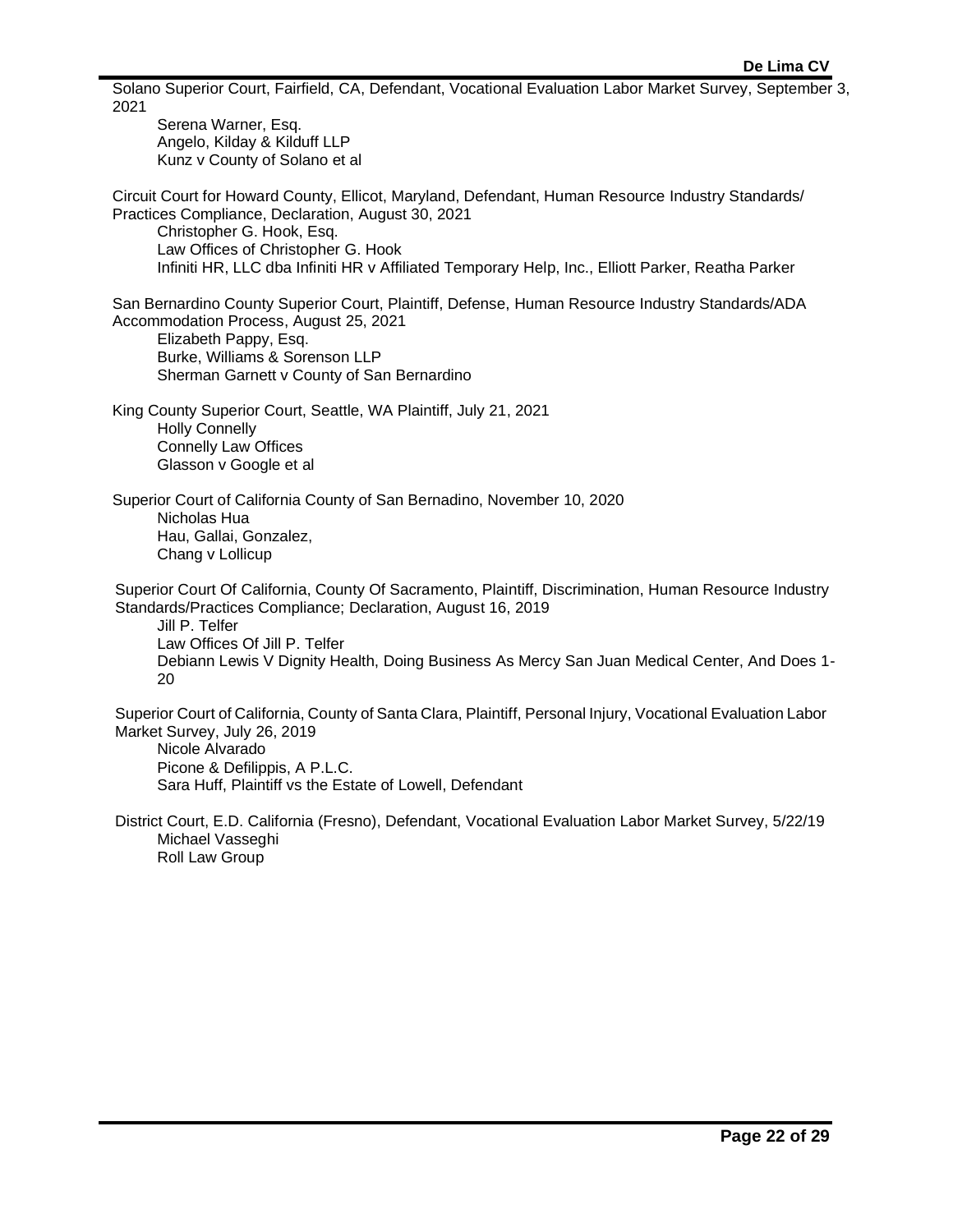James Jorden v. Wonderful Citrus Packing

United States District Court, Western District of Oklahoma; Plaintiff, Discrimination, Human Resource Industry Standards/Practices Compliance; 07/06/18 Carl Hughes, OBA #4463 Law Office of Hughes & Hughes Richey vs. Board Of Education Independent Schools District No. 89 And Paige Bresnan Superior Court of the State of California in and for the County of Sacramento; Defendant, Misclassification of Employee; 10/10/17 Gregory Davenport, Esq. Law Offices of Gregory R. Davenport Judy Baker v. Advanced Disability Management, Inc. United States District Court; Western District of Washington at Tacoma; Defendant; Age Discrimination, Race Discrimination, Wrongful Termination Due to Discrimination, and Failure to Comply with Industry Standards; 04/24/17 John Safarli, Esq. Floyd, Pflueger & Ringer Linda Ford v. Educational Opportunities for Children and Families United States District Court, Western District of Washington; Plaintiff; FMLA, ADA, Discrimination; Testimony in the Form of Deposition – 09/16/16 Donna L. Beatty, Esq. Donna L. Beatty Attorney at Law Kusman v. The Boeing Company United States District Court, Eastern District of California, Plaintiff; FEHA, ADA, Wrongful Termination Due to Discrimination, Harassment, Retaliation under FMLA; Testimony in the Form of Deposition - 05/25/16 Tanya Gomerman, Esq. Law Office of Tanya Gomerman Debra Schaible v. Dignity Health 05/25/16 United States District Court, Central District of California; Plaintiff; FMLA; Testimony in the form of Deposition – 03/24/16 John Messina, Esq. Lytton Williams Messina & Hankin LLP Aboulhosn v. Merrill Lynch United States District Court, Eastern District of California; Plaintiff; FEHA Regulations – 03/08/16 George Duesdieker, Esq. Law Office of George Duesdieker Smith v. Northrop Grumman Superior Court of the State of California, County of Kern; Plaintiff; Wrongful Termination, Harassment, Retaliation – 02/03/16 Kelly Semmel, Esq. Law Office of Kelly Semmel Payne v. Walmart Stores Superior Court of the State of California for the County of Alameda Superior Court, Wrongful Termination 11/02/15 Leiann Laiks, Esq Fusion Legal San Francisco Isolani v. Alameda Health Systems U.S. District Court, Eastern District of California, Plaintiff, Employment Discrimination and Retaliation, 11/20/15 &10/20/15 Jill P. Telfer, Esq.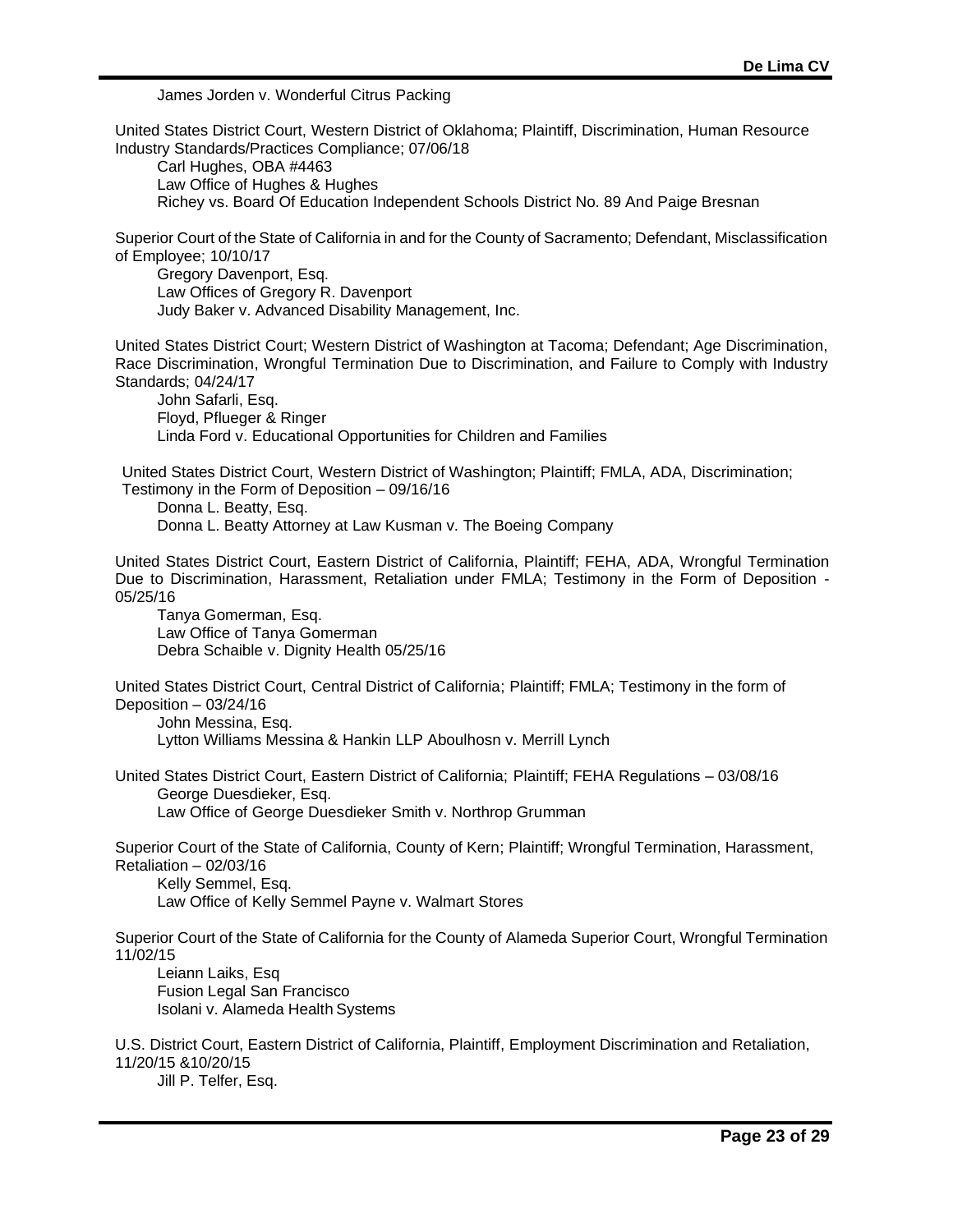Law Offices of Jill P. Telfer Richard Fitzgerald v. El Dorado County, Sheriff John D'Agostini, Undersheriff Rich Williams et al. Unites States District Court District of Arizona, Plaintiff, Wrongful Conduct, Manipulation, Retaliation, Testimony in the form of Deposition 10/25/15 Christopher Miller, Esq. Michael Smikun, Esq. Sean Callagy, Esq. Callagy Law Group, LLC Marc A. Wichansky v. David Zowine/ Zoel Holdings Company, Inc./MGA Home Health care, LLC. U.S. District Court, Eastern District of California, Plaintiff, Employment Discrimination and Retaliation, 10/20/15 Jill P. Telfer, Esq. Law Offices of Jill P. Telfer Richard Fitzgerald v. El Dorado County, Sheriff John D'Agostini, Undersheriff Rich Williams et al. Unites States District Court District of Arizona, Plaintiff, Wrongful Conduct, Manipulation, Retaliation, Testimony in the form of Deposition 9/29/15 Christopher Miller, Esq. Michael Smikun, Esq. Sean Callagy, Esq. Callagy Law Group, LLC Marc A. Wichansky v. David Zowine/ Zoel Holdings Company, Inc./MGA Home Health care, LLC. Superior Court of the State of California for the County of Santa Clara, Plaintiff, Wrongful Termination Testimony in the form of Deposition. 9/25/15 Tanya Gomerman, Esq Law offices of Tanya Gomerman Goodner v. MATRIX United States District Court Southern District of Florida, Defendant, Wrongful Death. Testimony in the form of Deposition 9/01/15 Allen Rotlewicz, Esq. Rumberger, Kirk, & Caldwell Manuel Morera v. Sears Roebuck and Company United States District Court Northern District of California, Defendant, Vocational Rehabilitation Consultant, Testimony in the form of Deposition 09/21/15 Brian Hopper, Esq. Senior Assistant district counsel, Santa Clara Valley Water District Teresa Trinh v. Santa Clara Valley Water District Superior Court of California for the County of Los Angeles, Plaintiff, Age Discrimination 08/13/15 Ames Smith, Esq Howarth & Smith Snepp V. Comcast Superior Court of California for the County of San Bernardino, Defendant, HR Expert Witness, Deposition 07/06/15 B. Allison Borkenheim The Consultancy Law Group Dennis Dickman v. Gerdau Reinforcing Steel Superior Court of the State of California in and for the county of San Bernardino, Defendant Superior Court of the State of California in and for the County of Nevada, Plaintiff, Wrongful Termination, Whistleblower, 3/5/15 William Bowen, Esq. Bowen Law Firm Spann, Steven v. Grass Valley School District, Eric Fredrickson, etc., et al.

Superior Court of the State of California in and for the County of Sacramento, Defendant, Vocational Expert, Vocational Evaluation Report, 2/23/15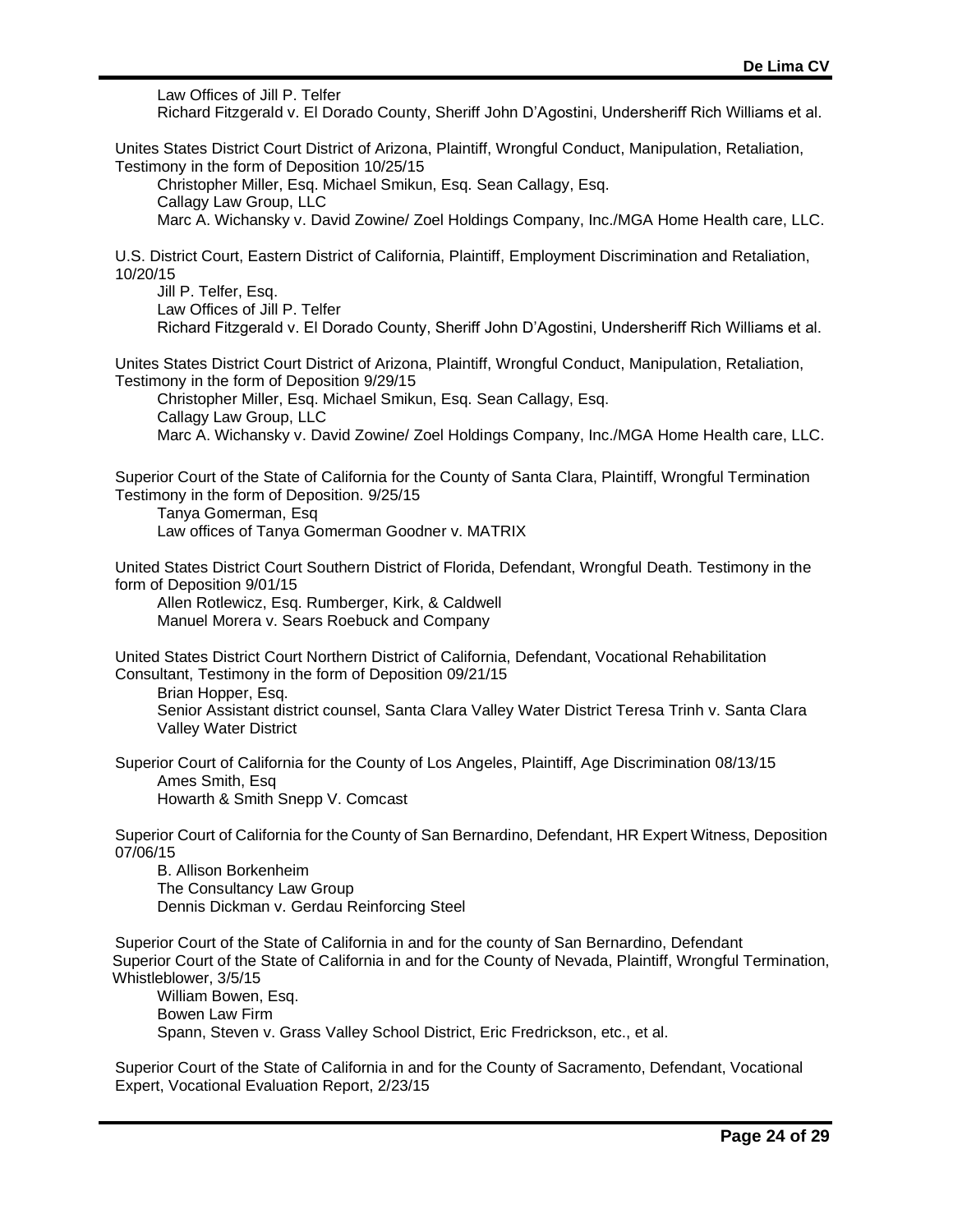George A. Acero, Esq. Gordon & Rees, LLP Sebastian, Joseph v. Christ the King Retreat Center

U.S. District Court Central District of California, Eastern Division, Riverside, Defendant, Title II of Americans with Disabilities Act, Section 504 of the Rehabilitation Act of 1973, 1/5/15, 1/20/15 Geoffrey Spellberg, Esq. Myers, Nave, Mack, Silver & Wilson Betsworth, Trixy M. v. San Bernardino County et.al. Superior Court for the State of California for the County of Orange, Plaintiff, Invasion of Privacy, 12/8/14 John Elson, Esq. Law Office of John Elson Ignat, Melissa v. Yum! Brands, Inc. Superior Court of California, County of Santa Clara, Plaintiff, FEHA Disability Discrimination, Labor Market Assessment, 10/9/14 Joong Y. Im, Esq. Law Offices of Joong Y. Im, Esq. Maria Ivanov v. Stryker Corp. U.S. District Court, Eastern District of California, Plaintiff, Americans with Disabilities Act, Failure to Accommodate, Discrimination, Harassment, Retaliation, Wrongful Termination, 9/17/14 Alexandra Asterlin, Esq. Lynn A. Garcia, Esq. Anwyl, Scoffield & Stepp, LLP Joseph, Timothy v. Target Corporation, a Minnesota corporation, et.al. Superior Court of California for the County of Los Angeles, Plaintiff, Disability Discrimination (ADA), Wrongful Termination, Harassment, 7/10/14 Geoffrey C. Lyon, Esq. Lyon Law Marie Brown v. Los Angeles County Department of Children and Family Services Superior Court of California, County of Sacramento, Plaintiff, Americans with Disabilities Act, 6/3/14 Jill P. Telfer, Esq. Law Offices of Jill P. Telfer Regina Brink v. Sacramento Society for the Blind et.al. Superior Court of California, Sacramento County, Plaintiff, Whistleblower, 02/19/14 Michael S. Ahmad, Esq. Law Office of Mary-Alice Coleman Janet Keyzer v. Regents of The University of California, et.al. U.S. District Court, Northern District of California, Plaintiff, Discrimination, 01/27/14 Derek C. Decker, Esq. Radoslovich Krogh, PC Christian Ruiz Baptiste v. Hat World, et.al. U.S. District Court, Northern District of California, Plaintiff, Wrongful Termination/Age Discrimination, 11/21/13 John Elson, Esq. Law Office of John Elson Terry Doubt v. NCR Corporation Superior Court of California, County of Alameda, Plaintiff, Retaliation Claim, 8/21/13 Kim David Staskus, Esq. Law Offices of Kim David Staskus Arul K. Edwin v. Alameda-Contra Costa Transit District, & Does 1-25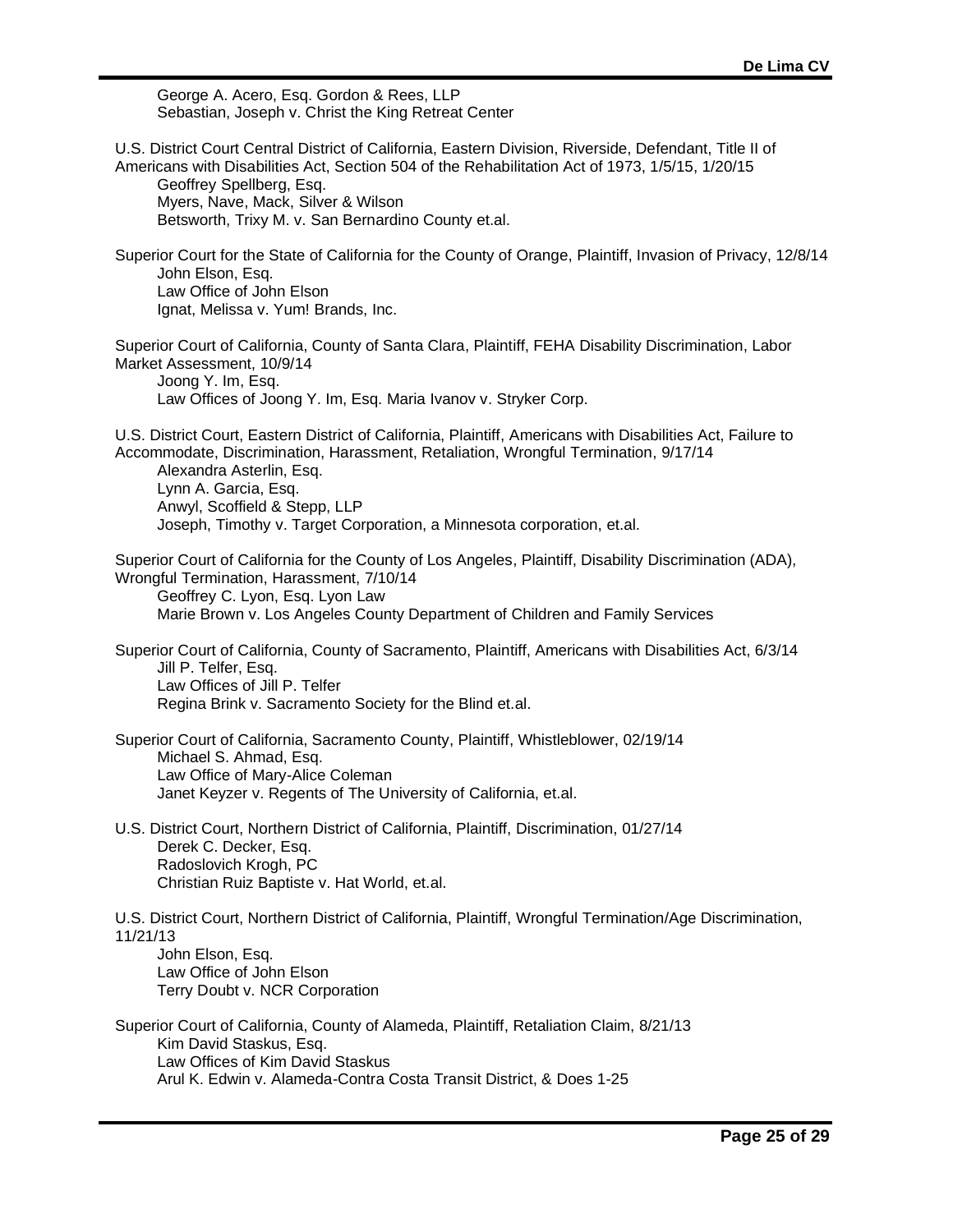| U.S. District Court, Northern District of Georgia, Atlanta Division, Defendant, ADA Reasonable<br>Accommodation, 7/15/13<br>Doug Kertscher, Esq.<br>Hill, Kertscher & Wharton, LLP<br>Gilbert Perez v. Sprint/United Management Company                        |
|----------------------------------------------------------------------------------------------------------------------------------------------------------------------------------------------------------------------------------------------------------------|
| Superior Court of New Jersey, County of Atlantic, Plaintiff, Retaliation Claim, 3/28/2013<br>Michelle Douglass, Esq.<br>The Douglass Law Firm, LLC<br>Allen Payne v. South New Jersey Energy Services Plus, et.al. (SJESP)                                     |
| Superior Court of California, County of Stanislaus, Dissolution Hearing, 3/26/2013<br>Carolyn Struck, Esq.                                                                                                                                                     |
| Superior Court of California, County of Los Angeles, Plaintiff, 2/11/13<br>Chris Pacetti, Esq.<br>Yukevich, Calfo & Cavanaugh<br>Pikhart, Demetrius v. Los Angeles Unified School District; et.al.                                                             |
| U.S. District Court, Eastern District of California, Fresno, Fair Labor Standards Act, 2/1/13<br>Shannon Seibert, Esq.<br>Seibert and Bautista<br>Oyarzo/Hart v. Tuolumne Fire District et.al.                                                                 |
| Superior Court of California, County of San Mateo, Plaintiff, Loss of Earning Capacity, 12/10/12<br>Terry Anderlini, Esq.<br>Anderlini & Emerick LLP v. Susan Vermeir Abbie Goldstar                                                                           |
| Superior Court of California, County of Santa Clara, Defense, Violence in the Workplace, 7/19/12<br>Nathanial Lucey, Esq.<br><b>Steve Dollar</b><br>Erickson Arbuthnot<br>Staci Elizondo v. Charles Frederick Tuffli, Jr., M.D.                                |
| Superior Court of California, County of San Mateo, Plaintiff, Loss of Earning Capacity, 6/25/12<br>Terry Anderlini, Esq.<br>Anderlini & Emerick LLP<br>Katharine Bell v. Susan Vermeir Abbie Goldstar                                                          |
| Judicial Arbitration and Mediation Services, Defense, Wrongful Termination, 3/9/12<br>Princeton Kim, Esq.<br>ReedSmith, LLP<br>Williamson v. Orange County Employee Retirement System                                                                          |
| Superior Court of California, County of Monterey, Plaintiff, Wrongful Termination, 2/29/12<br>David Petrie, Esq.<br>Petrie, Dorfmeier & Morris LLP<br>Johnston, Randall v. Dulcinea Farms, LLC, a limited liability company and DOES I through X,<br>inclusive |
| Superior Court of California, County of Orange, Plaintiff, Wrongful Termination, 1/9/12<br>Hal Chase Jr., Esq.<br>Bracamonte, Jamie v. Companion Home Health and Hospice<br>Superior Court of California, County of San Francisco, Defendant, 11/29/11         |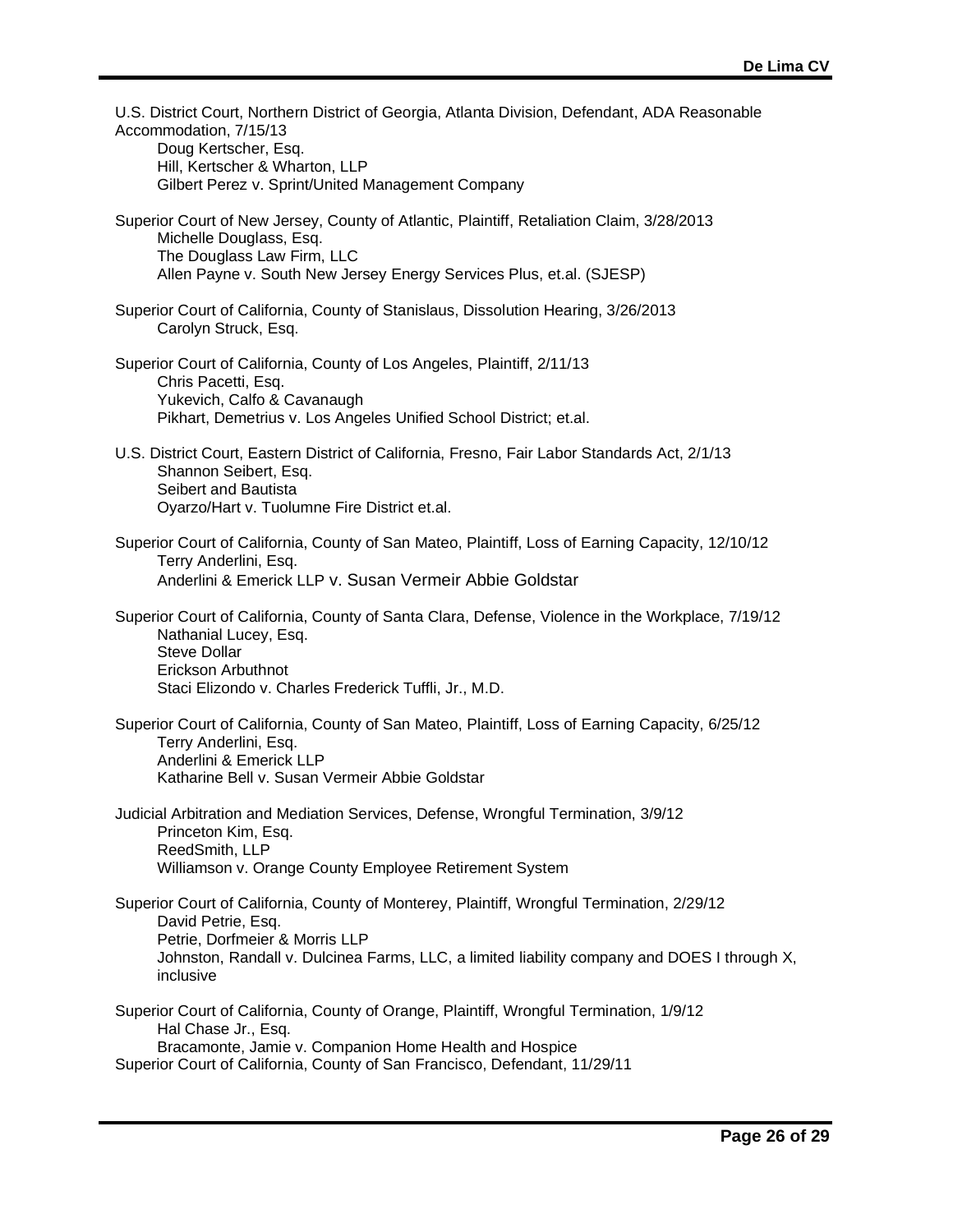Jill Rizzo, Esq. LeClair Ryan Paranavintana, Nivanka v. Christopher Tavares Demoraes, et al Superior Court of California, County of Riverside, Defendant, Sexual Harassment, 8/2/11 Joshua Stein, Esq. Carbajal, Maria v. Barrett Business Superior Court of California, Sacramento County, Plaintiff, Wrongful Termination, 7/5/11, Benjamin D. Oram, Esq. Chissie. Leslie v. WinCo Foods LLC Superior Court of California, Sacramento County, (Rebuttal Deposition), Plaintiff, Wrongful Termination (FEHA/ADA), 3/29/11 & 4/24/11 Jill P. Telfer, Esq. Law Offices of Jill P. Telfer Leonardi, Annette v. Five Star Quality Care, Inc Superior Court of California, Sacramento County, Plaintiff, Wrongful Termination (ADA/ FEHA), 01/10/11 Jill P. Telfer, Esq. Law Offices of Jill P. Telfer Andrea West v. City of Sacramento Superior Court of California, Stanislaus County, Plaintiff, Disability Discrimination Case (ADA/FEHA), 9/24/10 David C. Rancano Rancano & Rancano Francisco Anguiano v. Ivan E. Bays; and DOES 1 through 100, inclusive Superior Court of California, Kern County, Defendant, Wrongful Termination (ADA), 9/14/10 Mark Strom, Esq. Jason Arvizu v. County of Kern Superior Court of California, Santa Clara County, Defendant, Wrongful Termination (FEHA), 2/8/10 Norman LaForce, Esq. Law Office of Mark W. Hudson Gil v. Stevens Creek Toyota Superior Court of California, Sacramento County, Sacramento, Plaintiff, Sexual Harassment, 11/10/09 Joe Rose, Esq. Rose Law Firm, P.C. Lori Ingram v. A. Teichert & Son, Inc., et al. Superior Court of Stanislaus County, Modesto, Plaintiff, Wrongful Termination (FEHA), 8/19/09 Frank T. Zumwalt, Esq. The Zumwalt Law Firm, APC Callaway v. Kemper CPA Group, LLP Superior Court of California, Sacramento County, Plaintiff, Wrongful Termination (FEHA), 7/21/09 David C. Rancano, Esq. Rancano & Rancano Juan L. Gomez v. Kenyon Construction, Inc. et al Superior Court of Alameda County, Hayward, Plaintiff, Wrongful Termination (ADA), 3/31/09 Sandra Benson, Esq. Weinberg, Roger, & Rosenfeld Mayne v. Northern California Carpenters Regional Council Superior Court of Monterey County, Monterey, Plaintiff, Wrongful Termination (FEHA), 7/31/08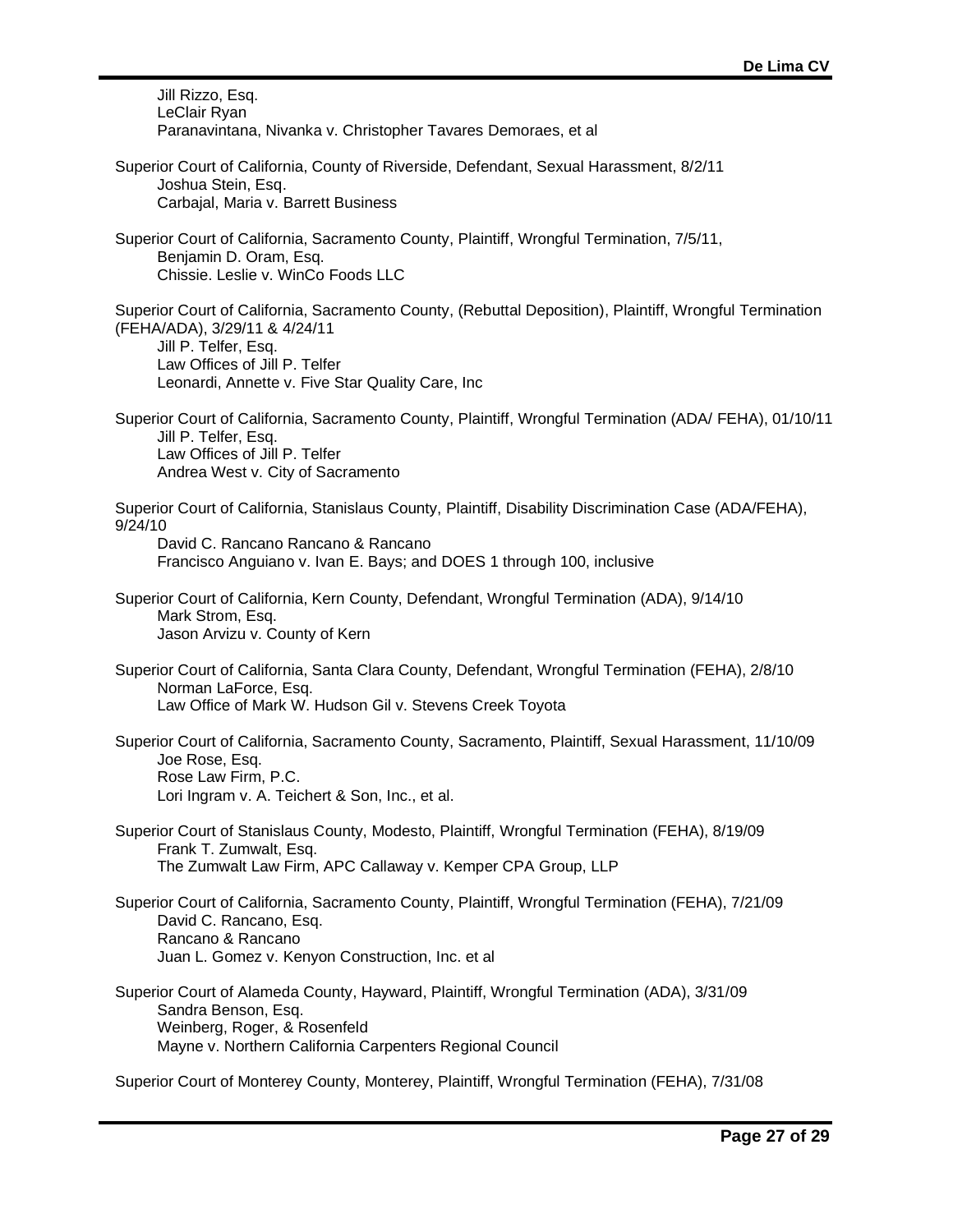John Elson, Esq. Romero v. WalMart

| Supreme Court of the State of New Jersey, Plaintiff, Wrongful Termination (FEHA), 5/30/08 |
|-------------------------------------------------------------------------------------------|
| Levinson Axelrod. P.A.                                                                    |
| Richard J. Levinson, Esg.                                                                 |
| Michael P. Jinks v. OfficeMax. Inc.                                                       |

- Superior Court of San Joaquin County, Stockton, Plaintiff, Personal Injury, 2/1/08 Christopher M. Lea, Esq. Walsh & Furcolo, LLP Van Houten v. Grossi et al
- Superior Court of California, San Luis Obispo, Plaintiff, Sexual Harassment, 11/12/07 R. Chris Kroes, Esq. McCarthy & Kroes O'Brien v. Family Medical Group of Paso Robles, Inc. et al.
- U.S. District Court, Central District/Southern Division, Plaintiff, FMLA, 9/28/07 David I. Lefkowitz, Esq. Wilshire Palisades Law Group Nevius v. La Quinta Inn & Suites, SA CV
- Superior Court of Monterey County, Monterey, Plaintiff, Wrongful Termination (FEHA), 9/18/07 John Elson, Esq. Thornton, Thorton, Danielle v. Central Coast Bancorp
- U.S. District Court, District of Alaska, Defendant, FMLA, 5/7/07 Cynthia L. Ducey, Esq. Delaney Wiles, Inc. Wade, Bobbi J. v. Llisagvik College, North Slope Borough, John Tuthill, individually and Pamela Taylor, individually
- U.S. District Court for the District of New Mexico, Defendant, Race Discrimination, 11/6/06 Karen Kilgore, Esq. White, Koch, Kelly & McCarthy Ram and Thakur v. New Mexico Department of Environment, et al

Superior Court of California, Sacramento County, Vocational Expert, Workmen's Compensation, 8/9/04 Douglas F. Penney, Esq. – Applicant Attorney Christopher J. Devereux, Esq. – Defense Attorney Trisha Lewis v. Sierra Conservation Center & State Compensation Insurance Fund

United States District Court, District of Alaska at Anchorage; Plaintiff, Human Resource Industry Standards/Practices Compliance; Deposition – 5/8/17-5/9/17

Molly Brown, Esq. Dillon & Findley P.C. Anthony Henry v. Municipality of Anchorage, Anchorage Police Department, and Mark Mew

# **Expert Testimony - Mediation/Arbitration, Misc.**

Department of Fair Employment and Housing (DFEH), Confidential Litigation Support Services 2018, 03- 11/2018

Judicial Arbitration and Mediation Services, Defense, Wrongful Termination, 4/26/12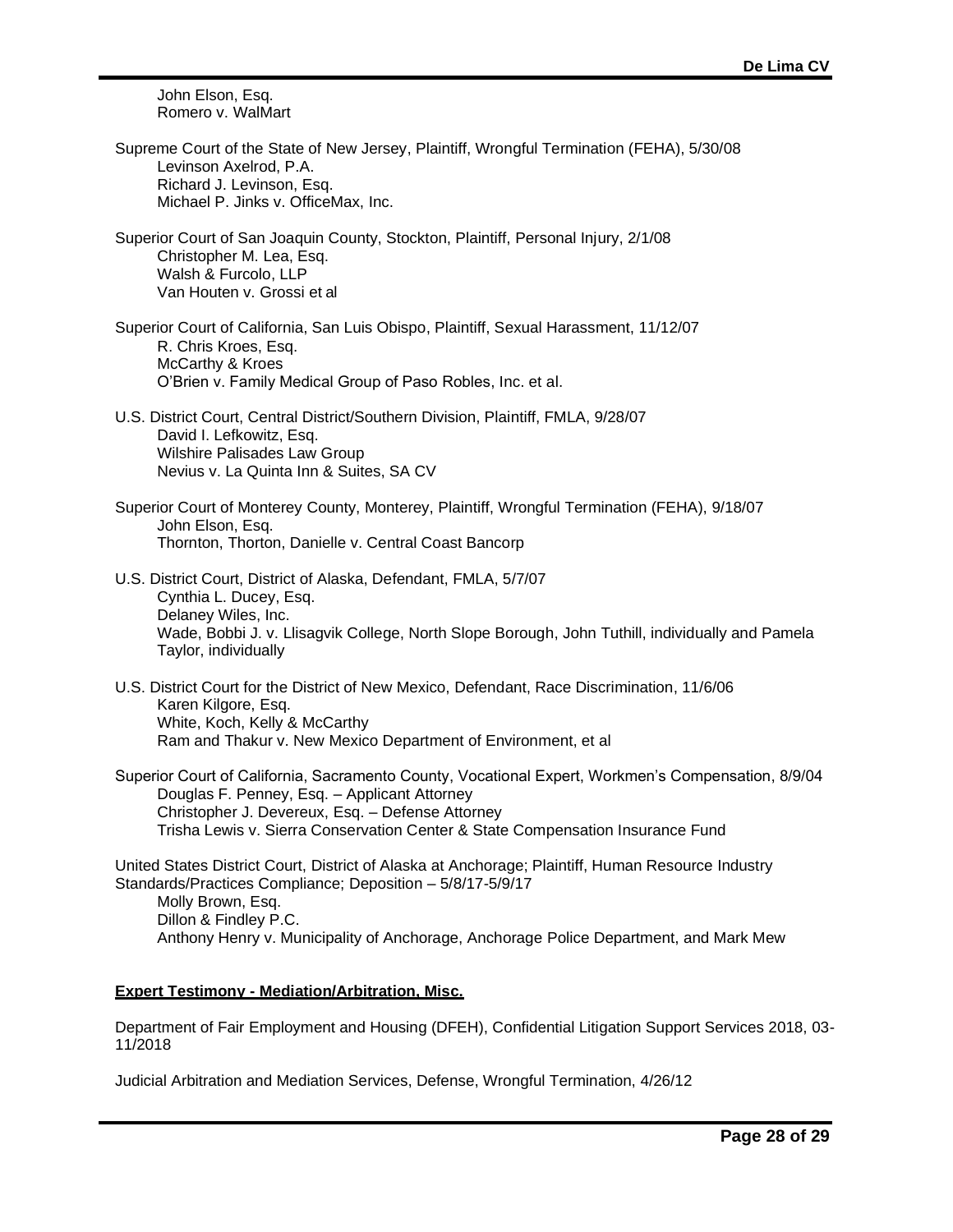Princeton Kim, Esq. ReedSmith, LLP Michelle Williamson v. Orange County Employee Retirement System

New York City and New York State Human Rights Laws, and Title 7: Wrongful Termination, 1/8/08 Mandatory Arbitration, Plaintiff Prevailed Sullivan & Worcester Joshua L. Solomon, Esq.

Elwell, Christina v. Google Inc. and Timothy Armstrong

# **Expert Testimony – State/Federal**

Superior Court of California, County of Santa Clara, Plaintiff, Personal Injury, Vocational Evaluation Labor Market Survey, July 26, 2019, Video Tapped Testimony Nicole Alvarado Picone & Defilippis, A P.L.C. Sara Huff, Plaintiff vs the Estate of Lowell, Defendant Superior Court of California, County of Monterey; Divorce-Petitioner; Vocational Expert; & Rebuttal **Witness** - 08/16/16, 09/19/16, 11/08/16, 01/30/17 Barbara May, Esq. Law Offices of Barbara J. May White v. White United States District Court, Eastern District of California; Plaintiff; Employment Discrimination and Retaliation – Trial - 07/11/16 Jill P. Telfer, Esq. Law Offices of Jill P. Telfer Richard Fitzgerald v. El Dorado County, Sheriff John D'Agostini, Undersheriff Rich Williams et al. United States District Court, Northern District of Illinois; Plaintiff; FMLA and ADA Industry Standards; Testimony in the Form of Deposition – 06/09/16 Craig Brown, Esq. Meyers & Flowers Krecioch v. Ford Motor Company Superior Court of the State of California, County of Los Angeles, Plaintiff, Fictitious Name 5/30/2015 Ira Spiro, Esq. Krieger & Krieger, A Law Corporation Roe v. Proactive Work Health Medical Center, Inc.; Proactive Wellness Systems, LLC Superior Court of the State of California in and for the County of Sacramento, Defendant, Vocational Expert Testimony, 4/14/15 George A. Acero, Esq. Gordon & Rees, LLP Joseph Sebastian v. Christ the King Retreat Center Superior Court of the State of California in and for the County of Nevada, Plaintiff, Wrongful Termination, Whistleblower, 3/24/15 William Bowen, Esq. Bowen Law Firm Steven Spann v. Grass Valley School District, Eric Fredrickson, etc., et al. Superior Court for the State of California for the County of Orange, Plaintiff, Invasion of Privacy, 2/19/15 John Elson, Esq. Law Office of John Elson Melissa Ignat v. Yum! Brands, Inc. Washington County Circuit Court, State of Oregon, Divorce, Labor Market Assessment, 9/2/14 Barbara Aaby, Esq.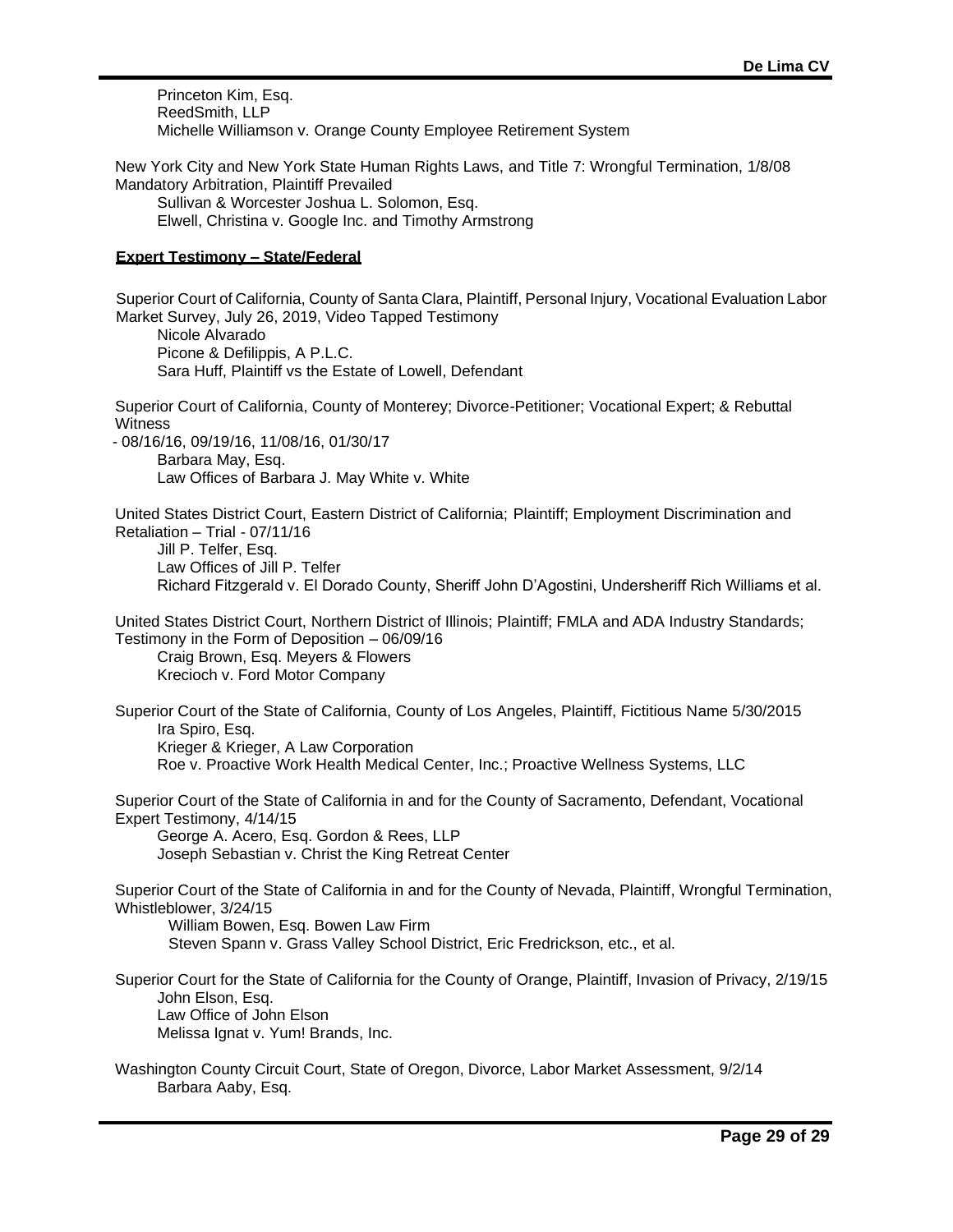Aaby Family Law, PC Brenda Mallett v. Jeff Mallett

Superior Court of California for the County of Los Angeles, Plaintiff, Disability Discrimination (ADA), Wrongful Termination, Harassment, 8/11/14 Geoffrey C. Lyon, Esq. Lyon Law Marie Brown v. Los Angeles County Department of Children and Family Services Superior Court of California, County of San Francisco, Plaintiff, Sexual Harassment & Physical Discrimination, 10/21/13 Arcolina Panto, Esq. Peoples Law Group Neustedter, Laura vs. The Granada, Inc., et al Superior Court of California, County of Santa Clara, Defense, Violence in the Workplace, 8/21/12 Nathanial Lucey, Esq. Erickson Arbuthnot Elizondo, Staci v. Charles Frederick Tuffli, Jr., M.D. Superior Court of Monterey County, Plaintiff, Wage and Hour, 7/23/12 David Petrie, Esq. Petrie, Dorfmeier & Morris LLP Johnston, Randall v. Dulcinea Farms, LLC, a limited liability company and DOES I through X, inclusive Social Security Administration, Disability Hearing, 3/1/12 Werner, Charles Esq. California Eastern District Court, Privacy Disclosure, Plaintiff, 2011 John A. Shepardson, Esq. Waller, Ray v. County of Calaveras Superior Court of California, Sacramento County, Plaintiff, Wrongful Termination, (FEHA/ADA), 5/9/11 Jill Telfer, Esq. Law Offices of Jill P. Telfer Leonardi, Annette v. Five Star Quality Care Superior Court for the State of Alaska, Third Judicial District at Anchorage, Plaintiff, Negligence / Wrongful Termination, 02/24/11 Mr. Michael Cohn, Esq. Phillip, Paul, Weidner and Associates Torres, Ashley v. Kushin Superior Court of Stanislaus County, Modesto, Plaintiff, Disability Discrimination Case,1/06/11 David Rancano, Esq. Rancano & Rancano Anquiano, Francisco v. Ivan Bays Superior Court of the State of California, County of Yuba, Plaintiff, Wrongful Termination (Age Discrimination), 9/16/10 Raquel Lacayo-Valle, Esq. Schoessler, Gary v. Yuba Community College District Placer County Superior Court, Plaintiff, Wrongful Termination (Harassment; Age Discrimination; Retaliation; Labor Code Violations), 8/27/10 Peter Linn, Esq. Bishop, Barry, Drath Goss, Nancy v. William Warner Kirby M.D., A Professional Corporation, Inc.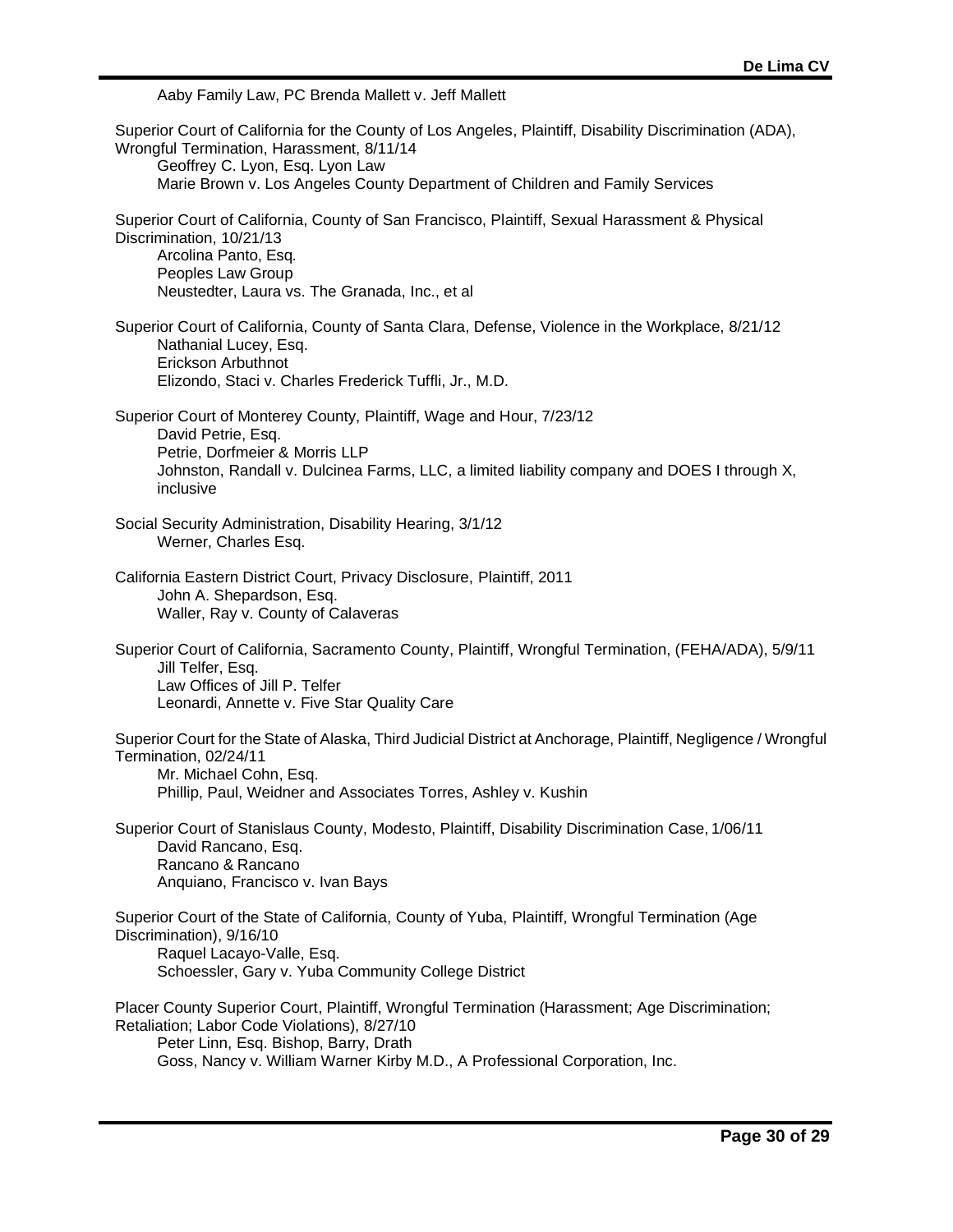| State of California, Labor Commission, Stockton, Plaintiff, Outside Sales Litigation, 8/10/09 Plaintiff<br>Representation<br>Andersen, Brian v. Instant Power Corporation                                                                   |
|---------------------------------------------------------------------------------------------------------------------------------------------------------------------------------------------------------------------------------------------|
| Superior Court of Alameda County, Hayward, Defendant, Wrongful Termination (ADA), 6/24/09<br>Sandra Benson, Esq.<br>Weinberg, Roger, & Rosenfeld<br>Mayne, Moses v. Northern California Carpenters Regional Council                         |
| Superior Court of the State of California, Los Angeles County, Central District, Plaintiff, ADA, 3/11/09<br>John Elson, Esq.<br>Fotheringham, Silvana v. Avery-Dennison Corporation                                                         |
| U.S. District Court for the District of Oregon, for Plaintiff, Civil Case (ADA), 6/3/08<br>Manuel C. Hernandez, Esq.<br>Hernandez and Associates, L.L.C. Dark, Robert v. Curry County, et al.                                               |
| Superior Court of the State of California, San Luis Obispo, Plaintiff, Sexual Harassment, 3/28/08<br>R. Chris Kroes, Esq. McCarthy & Kroes<br>O'Brien, Rennetta v. Family Medical Group of Paso Robles, Inc. et al.                         |
| Mandatory Arbitration, San Francisco, CA, Plaintiff, New York City and New York State Human Rights<br>Laws, and Title 7, 11/27/07<br>Joshua L. Solomon, Esq. Sullivan & Worcester<br>Elwell, Christina v. Google Inc. and Timothy Armstrong |
| Superior Court of Howard County, Ellicott City, Maryland, Dissolution, Vocational Expert, 7/20/07<br>Lauren Black<br>Lauren Black v. Richard Gates                                                                                          |
| U.S. District Court for the District of New Mexico, Defendant, Race Discrimination, 12/29/06<br>Karen Kilgore, Esq.<br>White, Koch, Kelly & McCarthy<br>Ram and Thakur v. New Mexico Department of Environment, et al                       |
| Superior Court of the State of California, Los Angeles County, Central District, Plaintiff, ADA, 6/6/05<br>John Elson, Esq.<br>Fotheringham v. Avery-Dennison Corporation                                                                   |
| U.S. Railroad Retirement Board, Vocational Expert, Social Security Disability Assessment, multiple<br>cases, Northern CA, 2005 - 2008<br>Michael R. Szanyi, Hearing Officer Michael G. Lusk                                                 |
| Superior Court of Tuolumne County, Vocational Expert, Dissolution, 4/30/04<br>Douglas M. Gee, Esq.<br>Christine E. Palmer (Elder) v. Douglas A. Palmer                                                                                      |
| Superior Court of Amador County, Vocational Expert, Dissolution, 5/2002<br>Jeffrey Seaton, Esq.                                                                                                                                             |
| Superior Court of Calaveras County, Bret Harte High School, Defendant, ADA, 1999 Fair Hearing for<br>Special Ed. Case<br>Moser v. Bret Harte High School                                                                                    |
| Superior Court of Modesto County, Vocational Expert, Dissolution, 1998 approx.<br>Michael R. Germain, Esq.                                                                                                                                  |